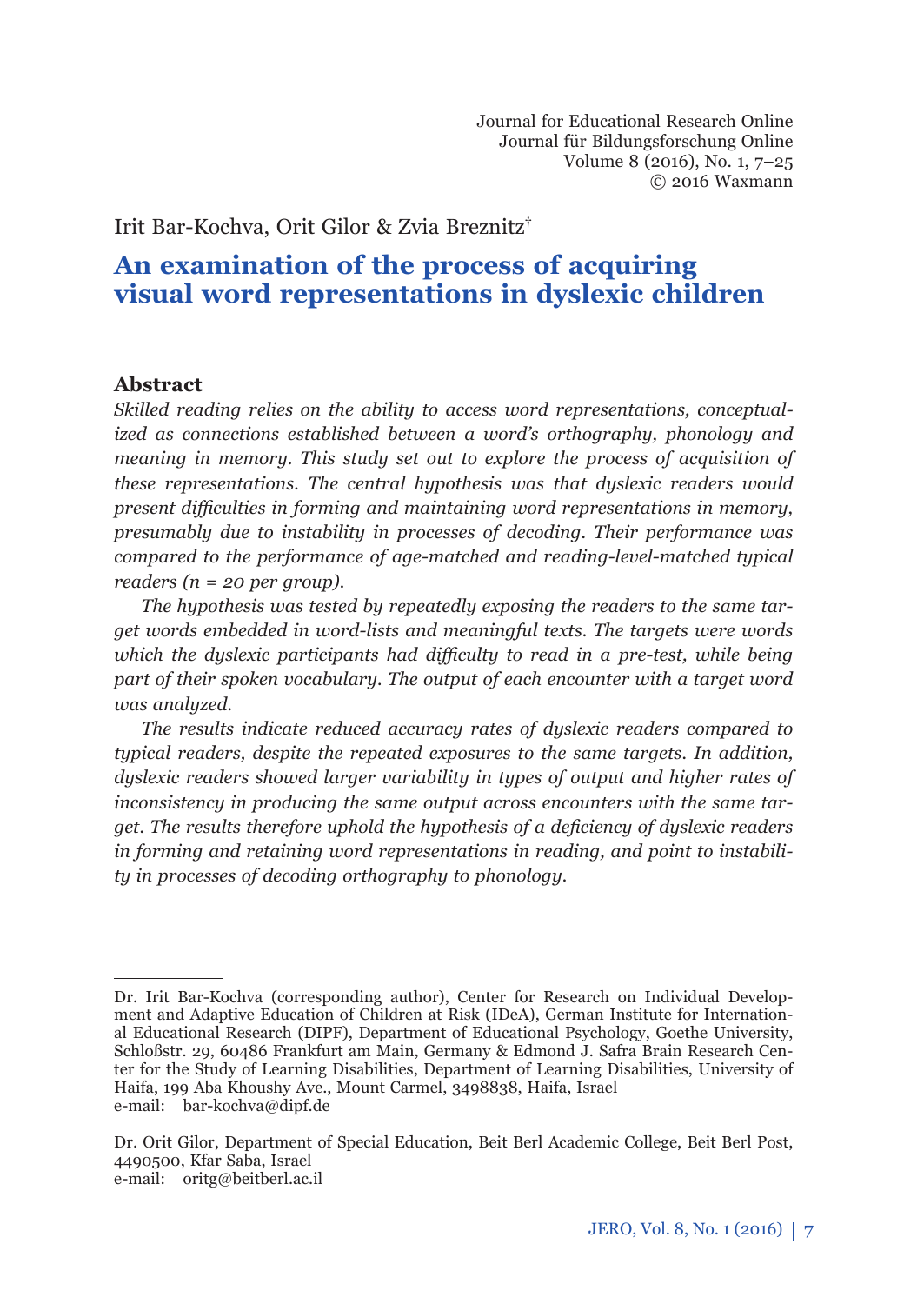## **Keywords**

*Developmental dyslexia; Word recognition; Decoding; Phonology; Orthography*

# **Untersuchung des Aneignungsprozesses von visuellen Wortrepräsentationen bei Kindern mit Dyslexie**

### **Zusammenfassung**

*Kompetentes Lesen stützt sich auf die Fähigkeit, auf Wortrepräsentationen, d. h. die im Gedächtnis hergestellten Verbindungen zwischen der Orthographie eines Wortes, seiner Phonologie und seiner Bedeutung, zugreifen zu können. Ziel der vorliegenden Studie ist es, den Aneignungsprozess dieser Repräsentationen zu untersuchen. Die zentrale Hypothese ist dabei, dass Kinder mit Dyslexie Probleme haben, diese Repräsentationen aufzubauen und im Gedächtnis zu speichern, wobei angenommen werden kann, dass dies auf Grund einer Instabilität während des Prozesses der Wortdekodierung erfolgt. Die Leseleistung von Kindern mit Dyslexie wurde dafür verglichen mit der Leistung von Leserinnen und Lesern gleichen Alters sowie mit Leserinnen und Lesern, die auf demselben Niveau lesen (n = 20 pro Gruppe). Getestet wurde die Hypothese, indem den Leserinnen und Leser mehrmals dieselben Zielwörter vorgelegt wurden, welche in Wortlisten und sinnvolle Texte eingebettet waren. Dabei handelte es sich um Worte, bei denen die Kinder mit Dyslexie in einem Pre-Test Leseschwierigkeiten hatten, die jedoch Teil ihres gesprochenen Vokabulars waren. Analysiert wurden die Ergebnisse der jeweiligen Konfrontationen mit einem Zielwort.*

*Die Befunde zeigen für Kinder mit Dyslexie auch bei einer wiederholten Auseinandersetzung mit denselben Zielworten geringere Genauigkeitsraten im Vergleich zu typischen Leserinnen und Lesern. Darüber hinaus ergeben sich bei den Kindern mit Dyslexie stärkere Schwankungen in der Art der Ergebnisse und mehr Inkonsistenzen, wenn es darum geht, dasselbe Ergebnis bei mehreren Konfrontationen mit demselben Zielwort wiederzugeben. Insofern stützen die Ergebnisse die Hypothese eines Defi zits beim Aufbau und der Speicherung von Wortrepräsentationen während des Lesens bei Leserinnen und Leser mit Dyslexie und weisen auf eine Instabilität im Prozess des Dekodierens von Orthographie zu Phonologie hin.*

### **Schlagworte**

*Entwicklungsbedingte Dyslexie; Worterkennung; Dekodierung; Phonologie; Orthographie*

# **1. Introduction**

Visual word recognition, the building block of skilled reading, remains a core and continuing difficulty for readers with developmental dyslexia (Compton & Carlisle,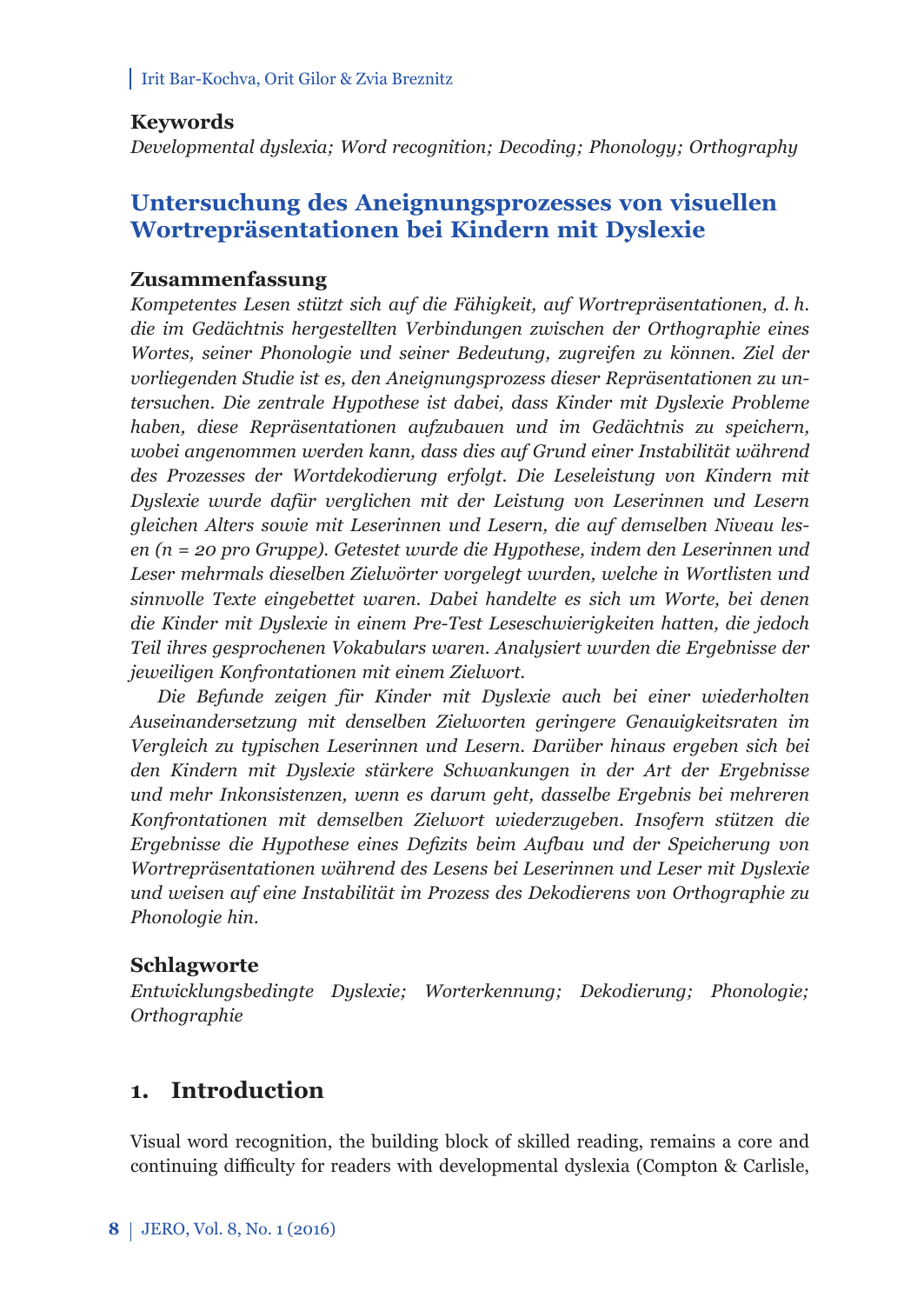1994; Fletcher, 2009; Lyon, Shaywitz, & Shaywitz, 2003). Dyslexic readers show inaccurate and/or dysfluent reading and often difficulties in spelling (Fletcher, 2009). Subsequent effects on the essence of reading, i.e. comprehension, frequently follow. Physiological investigations converge to indicate a neurobiological origin of dyslexia, involving mainly a dysfunction of processing systems of the left hemisphere (Shaywitz & Shaywitz, 2005).

The manner in which words are represented and accessed in the long-term memory has been a subject of debate between different models of word recognition (e.g., Coltheart, 1978, 2005; Frost, 1998; Harm & Seidenberg, 2004; Perfetti, Bell, & Delaney, 1988; Plaut, 2005; Seidenberg & McClelland, 1989). Nevertheless, what the models do have in common is the underlying assumption that with reading experience and print exposure an internal mental lexicon of words previously encountered in print is established. This lexicon was suggested to be created through the constitution and strengthening of connections between orthography, its pronunciation and its meaning in memory (Ehri, 2005; Perfetti, 1992; Rack, Hulme, Snowling, & Wightman, 1994). According to the Self-Teaching Hypothesis (Share, 1995), the acquisition of word-specifi c orthographic information depends not only on the exposure to printed words, but also on their correct decoding. When readers are confronted with an unknown printed word, they must pay close attention to the written structure of the word, by thoroughly transforming each grapheme into its appropriate sound. Each successful decoding of a new word provides the reader with the opportunity to acquire word-specific orthographic information (Share, 1999).

The reliance on previous word representations in reading facilitates word recognition in subsequent encounters, until they are automatically recognized (Ehri, 1992, 2005). In fact, skilled readers were found to be able to read familiar words as quickly as they named their symbols (e.g., digits). This was taken to indicate that the words were read "by sight" – as single whole units. According to connectionists' models of word recognition, the activation of such representations promotes efficient reading by reducing demands of grapheme-phoneme conversion, allowing fewer steps of processing until a word is recognized (Ehri, 2005; Harm & Seidenberg, 2004; also see Katz & Frost, 1992). The fewer the cognitive resources dedicated to word recognition, the more resources are available for comprehension. Consequently, the reliance on internal representations is considered essential for achieving efficiency in reading (Cunningham, Perry, Stanovich, & Share, 2002; Ehri, 2005; Harm & Seidenberg, 2004; Share, 1999, 2004).

Deficient decoding, however, is strongly associated with dyslexia (Rack, Snowling, & Olson, 1992), hence representations of dyslexic readers in the mental lexicon may be lacking or vague (Elbro, 1996). And indeed, dyslexic readers were shown to have deficient orthographic learning compared to skilled readers following several exposures to a target pseudoword embedded in texts (Share & Shalev, 2004), in addition to difficulties with reading words "by sight" (Ehri & Saltmarsh, 1995; Ehri & Wilce, 1983). Findings by Bruck (1990) indicate that even dyslexic adults who were college students, still relied markedly on the use of spelling-sound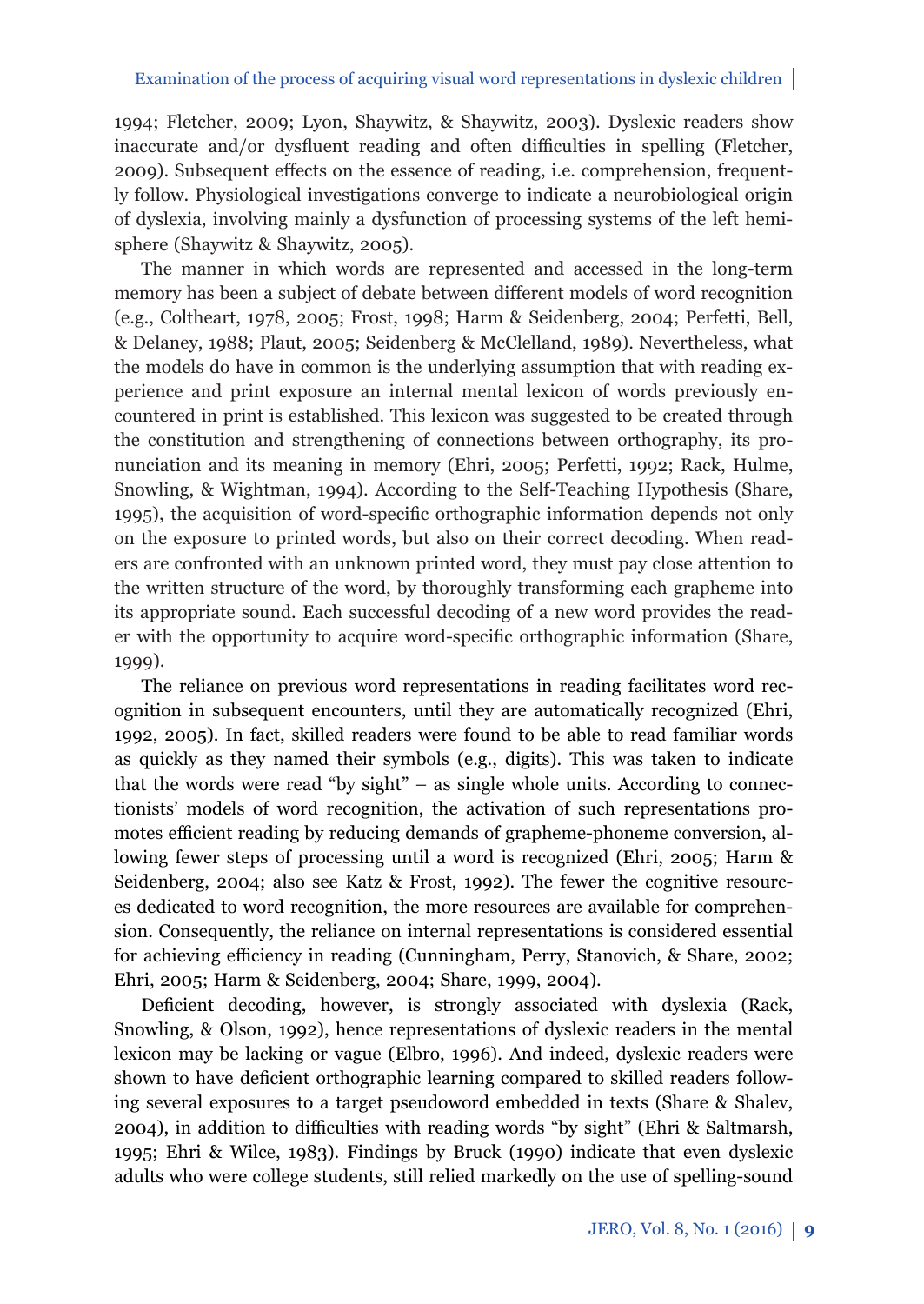information, a strategy of reading associated with early stages of reading acquisition. In fact, their pattern of performance was most similar to those of beginning skilled readers and of dyslexic children. In contrast, typical readers were found to rely more on the fast visual recognition of familiar words or word-parts.

The central question tested in the present study was whether repeated exposures to the same words would result in the acquisition and retaining of their representations in the mental lexicon in dyslexic readers. To this end, dyslexic as well as typical readers, speakers of Hebrew, were visually presented with the same target words seven times within two tasks (reading of word-lists and meaningful texts). One problem in current research of word recognition is that it usually focuses on the end product, or the output, of the process. The present study, however, was designed to explore the *process* of generation of word-representations and their preservation in memory. A difficulty in relying on orthographic representation in reading may be a result of instable processes of reading, leading to varying word reading errors each time a specific word is encountered in print. Such variability may prevent the development of stable traces of words in memory. When traces are discrepant or vague, learning about the similarities and the distinguishing features of words is impeded. In this case, each time a word is read incorrectly, the distorted output fails to match any stored representation. Consequently, search and retrieval processes may differ considerably with each encounter with the same word. In order to test this assumption, the output of *each* encounter with a target word was analyzed.

To sum up, based on the reviewed literature, it was hypothesized that (a) dyslexic readers would present difficulties in creating and retaining word representations, despite repeated exposures to the same targets. They were expected to show high rates of mistakes in target identification and non-continuous pronunciation of the targets across encounters. Non-continuous pronunciation (with breaks) was taken as an indication that the word was not recognized "by sight" (Ehri, 2005). (b) If dyslexic readers have instable processes of reading, inconsistency in output would be expected across encounters with the same target. (c) The third hypothesis relates to the task presented: both typical and dyslexic readers were expected to benefit from the presentation of words in a meaningful text, compared to a wordlist, as meaningful texts may provide the readers with semantic cues. At the same time, due to the deficiency of dyslexic readers in decoding, they may benefit more from context than typical readers.

# **2. Method**

### **2.1 Participants**

Sixty Hebrew speaking children, divided into three groups, participated in the study. One group comprised fourth graders with dyslexia (mean age = 9.7 years, *SD* = 0.64), scoring -1.5 *SD* and below in a reading achievement test (Israeli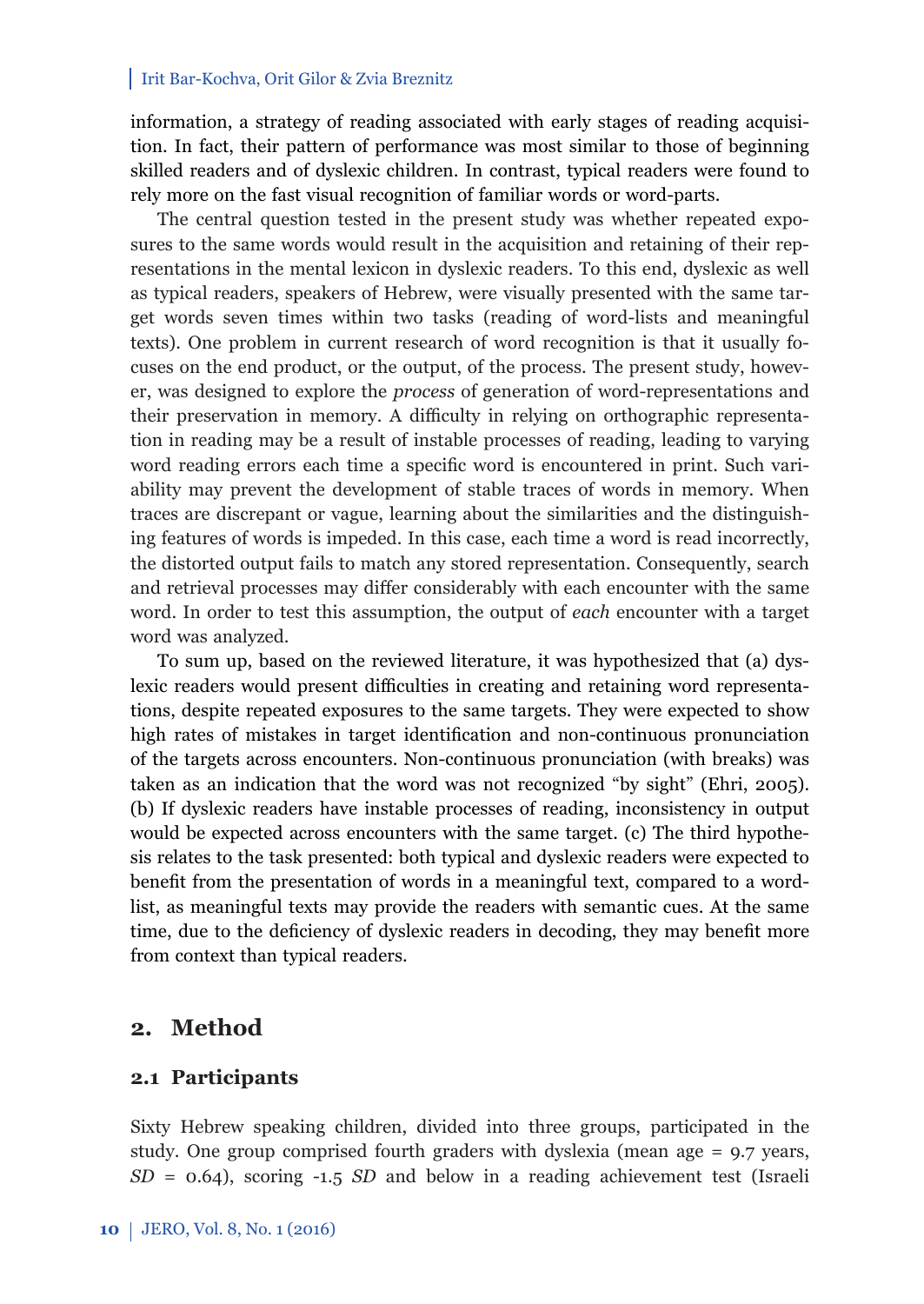Ministry of Education Criteria, 2002). These children were recruited from an afterschool public learning disability clinic. The other two groups were control groups: chronologically age-matched fourth graders (mean age  $= 9.7$  years,  $SD = 0.82$ ) who were typical readers, and second graders (mean age  $= 8.1$  years,  $SD = 0.34$ ), matched for reading-level to the dyslexic participants (Table 1). The children were all within normal IQ range, without neurological or attention problems, right handed and from middle class areas. Each participant in the group of dyslexic readers was matched to a participant in the age-matched and the reading-level-matched groups. The matching was made in terms of non-verbal IQ and gender (16 boys and 4 girls), and the dyslexic readers were also matched to the reading level group on decoding efficiency (one minute words/pseudowords tests; Shatil, 1995) and comprehension (Israeli Ministry of Education, 2002). All participants in the agematched group reached the  $50<sup>th</sup>$  percentile or above on decoding (Shatil, 1995) and comprehension tests (Israeli Ministry of Education, 2002). The study adheres to the APA Ethics Code.

## **2.2 Materials**

It should first be mentioned that Hebrew has two forms of script: pointed and unpointed. Reading instruction of the pointed Hebrew script takes place in Grades 1 and 2. In this form of script, diacritics, carrying mostly vowel information, are inserted into consonant letters. Together, these create highly transparent relations between spelling and sound. In the course of Grades 3 and 4 children are expected to gradually proceed to reading without diacritics, i.e. in the unpointed script, which is an opaque orthography. From Grade 5 on readers of Hebrew are exposed mainly to unpointed texts. As the participants in this study were second to fourth graders, all reading tests were presented in the pointed form of script.

## **2.2.1 Baseline measures**

*General ability*. Verbal and nonverbal cognitive abilities were assessed using the Wechsler Intelligence Scale for Children (WISC-R; Wechsler, 2003). Full IQ was estimated based on Vocabulary and Block Design subtests using the abridged model after Sattler (1982). Scores of these tests are presented in standardized scores (Table 1).

*Short-term memory*. Two tests were used to evaluate short-term memory. The first was the Memory for Syllables Test (Breznitz  $\&$  Share, 1992) which includes five strings of nonsense syllables, ranging in length from 2 to 9 items. Participants were asked to repeat the strings of items in the same order spoken out loud by an experimenter. Participants scored one point for each string correctly recalled. The second test was the Digit Span Test (WISC-R), requiring participants to repeat strings of digits in the same order given by the experimenter, and in reverse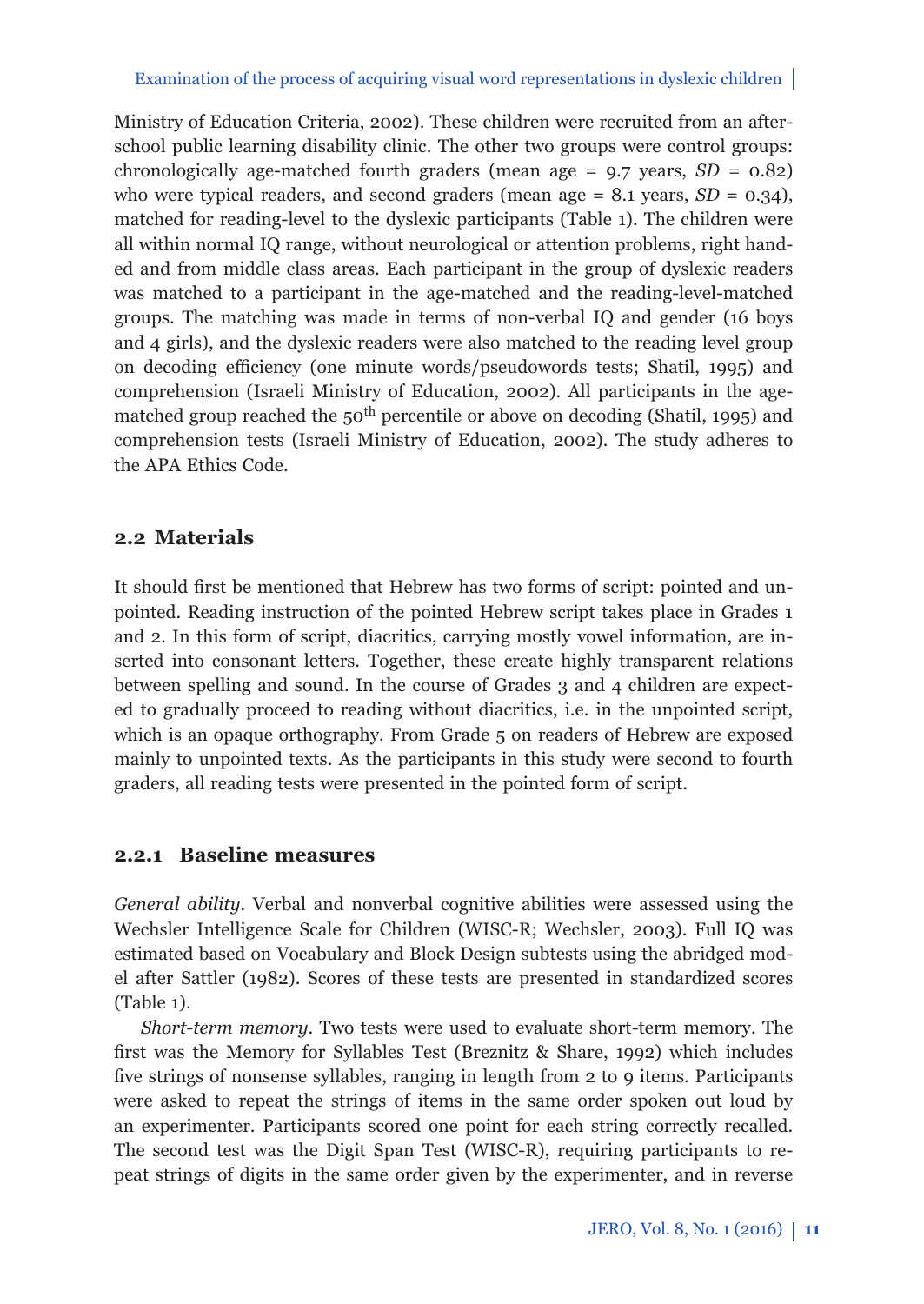order. There were 16 strings in each task, and the test was stopped when the participant failed to recall two strings of the same length. Strings recalled correctly on each test scored one point.

*Word reading efficiency*. The One Minute Reading Test for Real Words (Shatil, 1995) was administered. This test consists of 115 real words from different lexical categories (nouns, verbs, adjective etc.) and varying degrees of frequency and length (1–5 syllables). The items in the list were arranged in an ascending order of difficulty (from short and high frequency words to long and low frequency words). Participants scored one point for each word correctly read within one minute.

*Decoding efficiency*. The One Minute Reading Test for Nonwords (Shatil, 1995) was administered. This test comprises 40 items, phonologically legal in Hebrew, created on the basis of real morphological patterns of the language. The items were 1–3 syllables in length arranged in ascending order. The score represents the number of nonwords read correctly within one minute.

*Reading comprehension*. Participants completed The Silent Reading Comprehension Test of the Israeli Ministry of Education (2002). The maximum comprehension score was 14.

*Phonological awareness*. The Phoneme Synthesis and Phoneme Analysis tests were administered (Ben Dror & Shani, 1996), each comprising 18 items, 2–4 phonemes in length. In the first, the participants were asked to combine phonemes spoken out by the experimenter into nonwords, and in the second the participants were asked to analyze nonwords into their constituting phonemes. Scores are based on the total number of accurate responses.

*Orthographic processing.* A spelling test was administered (Breznitz, 2008), comprising 10 highly frequent words (Balgur, 1968). Each word has at least one homophone. The score represents the number of correctly spelled words. A Word Parsing Test (Breznitz, 1996) was also presented. The test contains six rows of sentences, comprising 4 to 19 words each. The words are presented as a continuous line of print (i.e., they are not separated by blank spaces). Participants were asked to identify the words in each row by drawing a line to indicate where the spaces should be. Performance time and number of mistakes are presented in Table 1.

### **2.2.2 Experimental measures**

*Pretest.* An initial test was administered in order to select appropriate target words for the word-lists and meaningful texts used in the experiment. A list of 100 words was presented to the children, which they were required to read out loud. The words were age-appropriate, taken from Balgur's (1968) word-list of basic words for elementary school children. All were high frequency content words of various lexical categories (nouns, verbs and adjectives), comprising more than two syllables and four to seven letters. As all reading tests were presented in the highly transparent pointed form of Hebrew script, there were no cases of phonological ambiguity.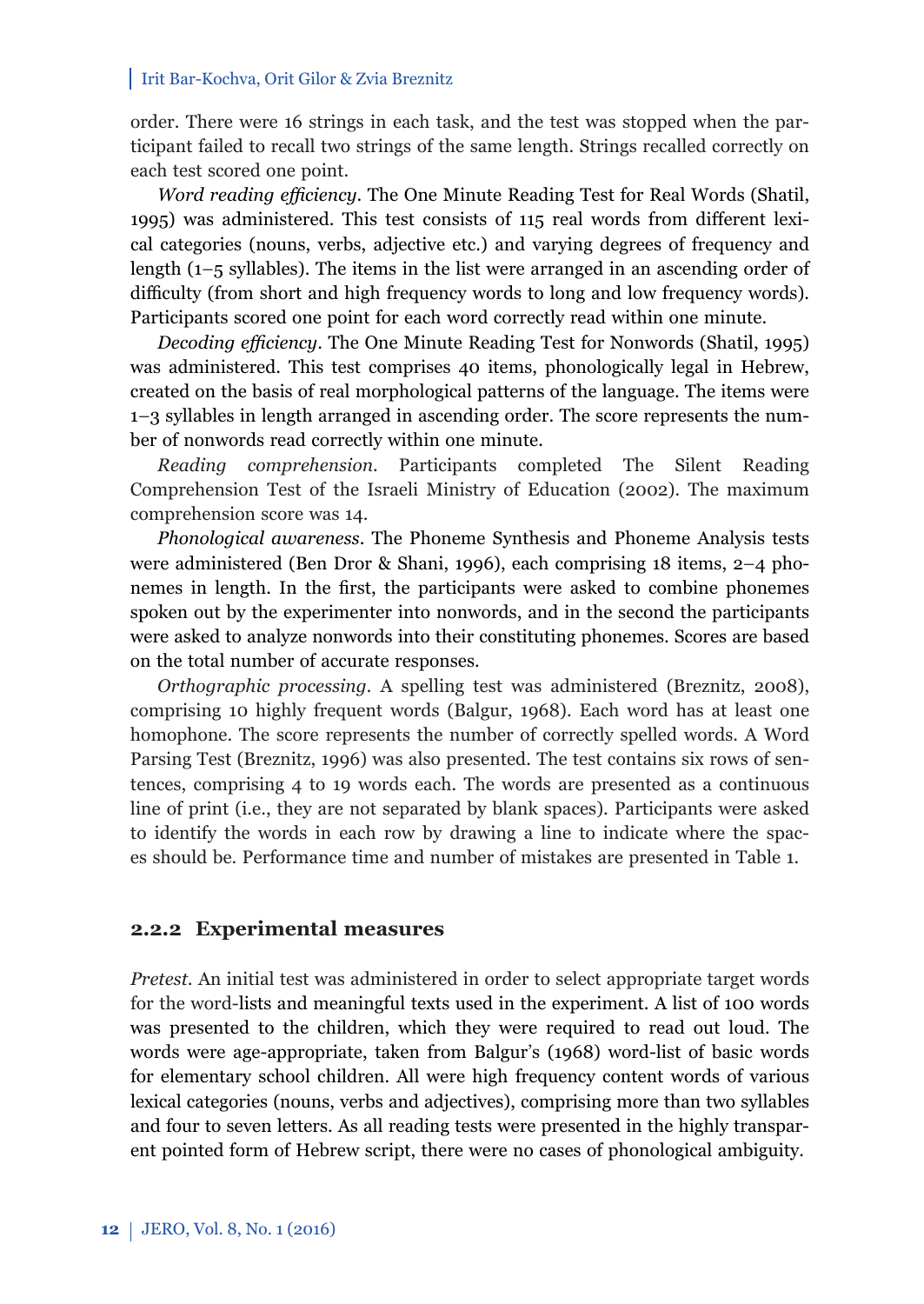The purpose of the pretest was to identify words semantically and phonetically familiar to each participant (i.e. individual target words) from spoken language, but pronounced incorrectly in reading. Each participant read the word-list out loud, and all incorrect pronunciations were noted. In a subsequent test resembling the WISC-R Vocabulary test in format, knowledge of the meaning of each word was examined. For each dyslexic participant, 10 words were selected which were incorrectly pronounced but for which correct definitions were given when the word's pronunciation was provided by the experimenter (if more than 10 words were identified, the first 10 were selected as targets). Individual target words familiar to the readers in spoken language but incorrectly read could not be identified for the two control groups, as reading accuracy of typical readers of Hebrew is very high as early as the end of the first grade (Share  $\&$  Levine, 1999), and near perfect by the fourth grade (Bar-Kochva & Breznitz, 2014). Hence, the participants in the two control groups were presented with the same 10 target words which their matched dyslexic readers saw. Notably, out of the 10 words, two target words were identified which were consistently mispronounced but correctly defined across all dyslexic readers. The 10 words were divided randomly between the two experimental conditions: reading of words and reading of meaningful texts.

Test of Word Recognition in a List. This test included five word-lists. Each list consisted of one target word appearing seven times and  $25$  different distracter words. The locations of the target word in the list were randomly selected using a computer program designed for this purpose. Distracters were identical across participants and were randomly placed in each list. Four of the five word-lists comprised individual target words. The fifth list was identical across-participants.

Test of Word Recognition in Texts. This test included five short narratives describing short conversations between people and descriptions of situations and events. Each text comprised seven lines and 85–95 words. One target word appeared on each line of text (i.e. a total of seven times throughout each text). Four of the five texts contained individual target words. The fifth text contained a common target word and was identical across participants. A multiple-choice question followed each text in order to verify comprehension.

Each of the texts was composed for the purpose of this experiment, and was tested for readability (accuracy in reading and comprehension) prior to the experiment on a separate sample of 25 second-grade and 25 fourth-grade typical readers. The children read each text out loud and answered the multiple-choice questions. In four of the texts, a normal distribution across participants was found on these measures. In the fifth text, distribution was slightly skewed, and the necessary adjustments in the texts and questions were made until the distribution resembled the distribution of the other texts in a pilot study.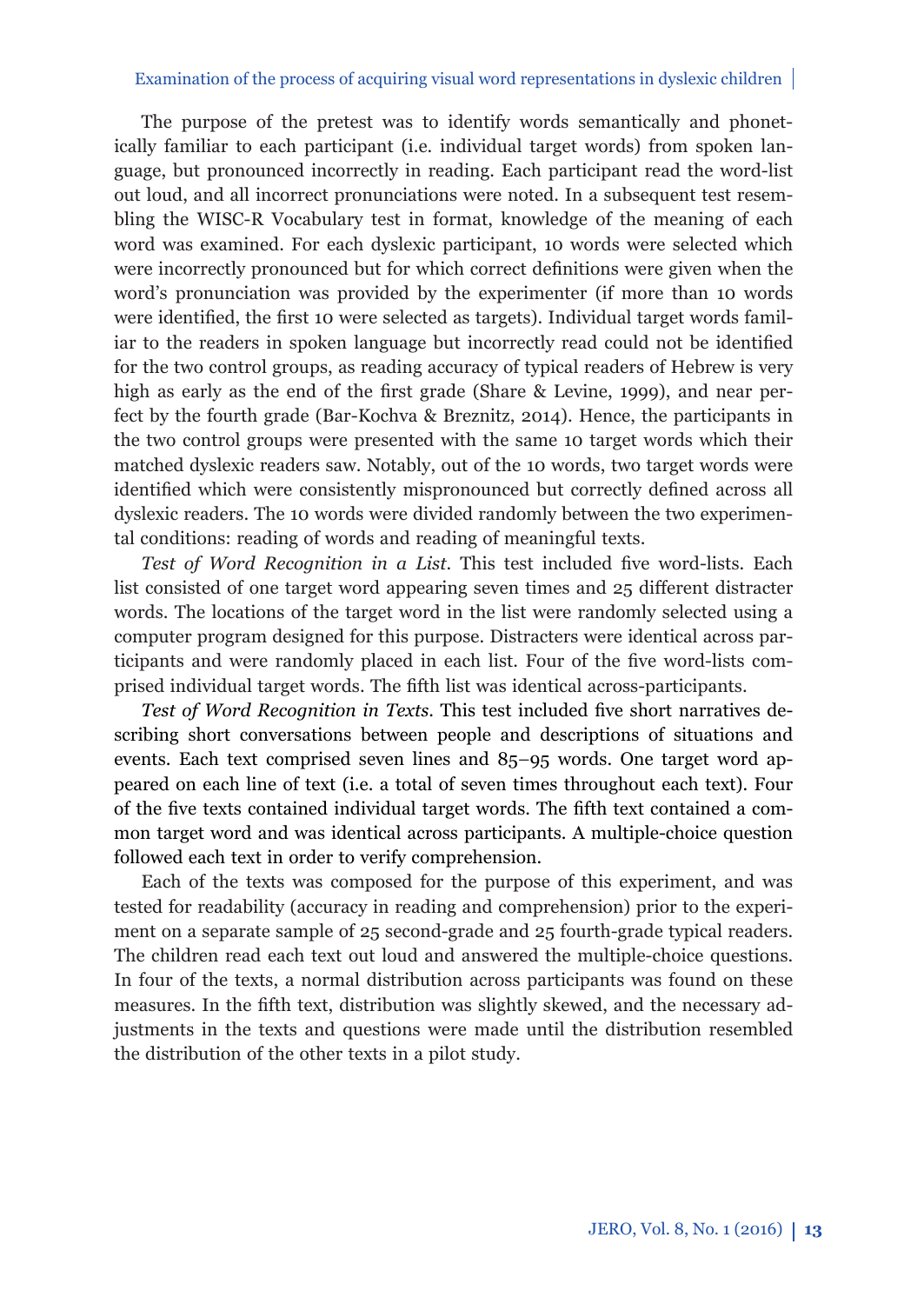## **2.3 Procedure**

The 60 participants were selected out of a large pool of children, based on the criteria described in Section 2.1 (Participants). All participants were tested individually on the background tests prior to the administration of the experimental reading tests. Half of the children in each group read the word-lists prior to the texts, and the second half completed the two tasks in the reverse order. The different word-lists and texts of the experimental paradigm were randomly assigned to participants, whose reading was recorded. Analysis of reading of the targets was conducted offline.

## **3. Results**

### **3.1 Baseline measures**

In order to examine group differences in the background measures, ANOVA analyses were carried out, with group (3 levels) as a between-participant factor. Results of this analysis and the contrasts appear in Table 1.

*General ability*. No differences were found between the three groups on the non-verbal measure of the IQ subtest (Block Design). Dyslexic readers showed lower vocabulary scores than the two control groups, which may be a consequence of reading avoidance often characterizing struggling readers (Stanovich, 1986).

*Short-term memory*. Dyslexic readers obtained significantly lower scores on the Memory for Syllables Test (Breznitz & Share, 1992) and on the Digit Span Test (WISC-R, 2004) compared to the two control groups.

*Reading ability*. No significant differences were found between dyslexic and reading-level-matched children in word and nonword reading efficiency and reading comprehension. The group of children whose chronological age was matched to the group of dyslexic children achieved higher scores in these measures than the dyslexic children and the reading-level-matched children. In addition, dyslexic readers obtained the lowest scores compared to the two control groups in measures of silent reading time.

*Phonological awareness*. Differences were found between dyslexic readers and age-matched controls on phonological synthesis and analysis.

*Orthographic processing*. Dyslexic readers reached the lowest scores compared to the two control groups on the spelling and parsing tests.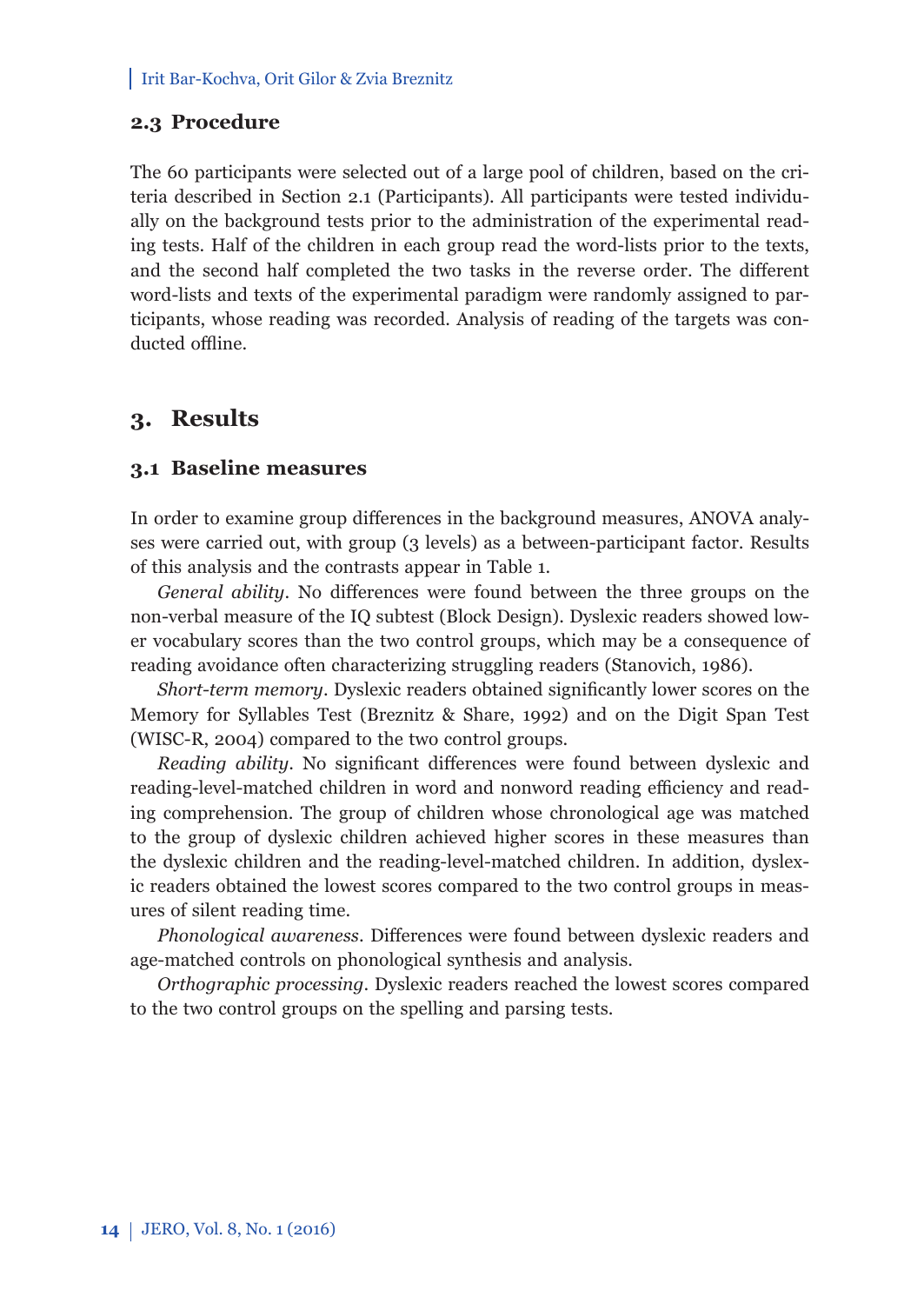| Cognitive<br><b>Construct</b>    | <b>Measure</b>                                            | <b>Dyslexic</b><br><b>Readers</b> | Reading<br>$Level -$<br><b>Matched</b><br>Control<br>Group | Age-<br><b>Matched</b><br>Control<br>Group |           | $F(2, 57)$ Contrast |
|----------------------------------|-----------------------------------------------------------|-----------------------------------|------------------------------------------------------------|--------------------------------------------|-----------|---------------------|
| General<br><b>Ability</b>        | Vocabulary<br>$(WISC-R)$                                  | 9.7(3.1)                          | 11.7(3.8)                                                  | 11.4(2.6)                                  | $4.7*$    | 1X2 1X3             |
|                                  | <b>Block Design</b><br>$(WISC-R)$                         | 10.9(3.7)                         | 10.7(2.7)                                                  | 11.6(3.2)                                  | ns        |                     |
| <b>Working</b><br><b>Memory</b>  | Syllable Span                                             | 2.8(0.7)                          | 3.3(1.0)                                                   | 3.8(0.5)                                   | $10.9***$ | 1X2 1X3 2X3         |
|                                  | Digit Span<br>$(WISC-R)$                                  | 4.4(0.9)                          | 5.3(1.2)                                                   | 5.5(1.2)                                   | $6.4***$  | 1X2 1X3             |
| <b>Reading</b>                   | Word<br>Reading                                           | 34.6(11.1)                        | 38.6 (10.6)                                                | 48.0(9.0)                                  | $5.4***$  | 1x3 2x3             |
|                                  | Pseudoword<br>Decoding                                    | 13.7(9.6)                         | 15.3(6.7)                                                  | 29.6(5.2)                                  | $26.9***$ | 1X3 2X3             |
|                                  | Comprehension<br><b>Accuracy</b> (silent<br>text reading) | 6.0(1.8)                          | 6.1(1.2)                                                   | 11.1(0.9)                                  | $20.6***$ | 1X3 2X3             |
|                                  | <b>Reading Time</b><br>(silent text<br>reading)           | 168.4(77.9)                       | 104.6(40.9)                                                | 77.6 (30.1) 11.8***                        |           | 1X2 1X3 2X3         |
| Phonological<br><b>Awareness</b> | Phoneme<br>Synthesis                                      | 5.1(4.3)                          | 6.3(4.3)                                                   | 9.3(5.4)                                   | $4.8*$    | 1X <sub>3</sub>     |
|                                  | Phoneme<br>Analysis                                       | 2.5(3.1)                          | 3.4(4.0)                                                   | 7.5(5.2)                                   | $8.4***$  | 1X3 2X3             |
| Orthographic<br>Processing       | Dictation                                                 | 5.7(2.6)                          | 8.7(1.2)                                                   | 9.3(1.2)                                   | $32.2***$ | 1X2 1X3             |
|                                  | <b>Parsing Test</b><br>time (in sec)                      | 18.6(4.7)                         | 27.9(4.2)                                                  | 36.2(3.0)                                  | $19.3***$ | 1X2 1X3 2X3         |
|                                  | <b>Parsing Test</b><br>mistakes                           | 3.1                               | 1.4                                                        | 1.1                                        | $12.9***$ | 1X2 1X3             |

Table 1: A comparison between dyslexic, reading-level matched and age-matched children on the baseline measures

*Note*. All scores are presented as raw scores, except the general ability measures which are presented in standardized scores.  $* p < .05, ** p < .01, ** p < .001$ 

# **3.2 Experimental measures**

# **3.2.1 Accuracy in target word reading**

Accuracy rates were analyzed across encounters with the target words. An ANOVA analysis with group as a between-participant factor was carried out (followed by Scheffé's post-hoc comparison) on accuracy achieved in the first appearance of the target word in the two types of reading material (the mean of both). A main effect was found for group  $(F(2.57) = 75.12, p < .001)$ , indicating that the dyslexic readers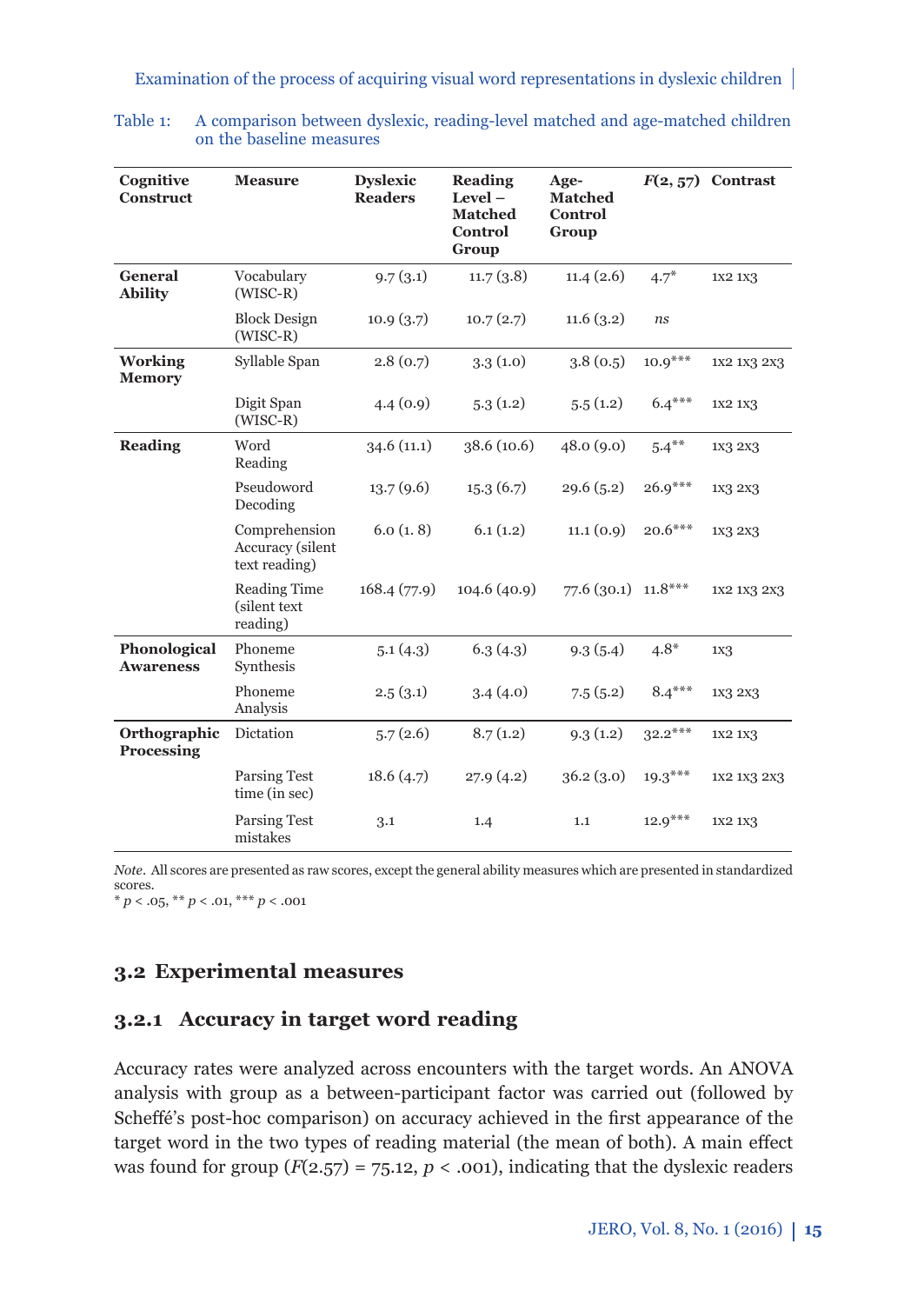were less accurate  $(M = 35 \%, SD = 21.34)$  than the reading-level  $(M = 86.84 \%$ , *SD* = 19.48) and age-matched ( $M = 96.67$ %,  $SD = 6.49$ ) groups. The means suggest a stepwise pattern with the reading-level matched control group scoring inbetween the two other groups, although the differences between the two control groups were not significant. Significant gains in accuracy rates occurred in the group of dyslexics readers only by the third encounter  $(t(19) = -3.69, p < .01)$ . Accuracy rates reached 51.11 % in this group by the fourth encounter, with similar accuracy rates in the following encounters. The improvement in accuracy rates was significant in the reading-level group by the second encounter  $(t(19) = -2.31$ , *p* < .05), reaching 89.47 % by the third encounter. Changes in accuracy rates thereafter were not significant. As age-matched readers reached almost perfect accuracy as soon as the first encounter, their progress across encounters was insignificant.

### **3.2.2 Target word representations**

## **3.2.2.1 Description of the outputs across encounters with the targets**

The output from each encounter with the target words could be classified according to five different categories. No differences were found between the two reading conditions (word-list or text) for type and frequency of output. Consequently, the means for frequency and type of decoding output were combined across the two reading conditions. The categories were: (a) correct output – correct pronunciation of the target; (b) real word related to text – substitution of the target with a real word which is semantically consistent with the content of the text; (c) real word unrelated to text – substitution of the target by a real word which is semantically unrelated to the text's content; (d) same word class  $-$  a substitution of the target by a real word grammatically related to the target; (e) nonword.

For each of these categories it was also described whether pronunciation was continuous or with breaks (e.g., syllable by syllable). Table 2 presents the distribution of the categories of output in each of the reading groups. Analysis of the output was carried out by two independent coders, and inter-rater reliability was significant at alpha  $= .94$ .

This description addressed two purposes. First, while the analysis of accuracy does not contribute much to the understanding of whether word representations were involved in reading, the measure of accuracy combined with continuity of pronunciation is more informative as an indication of words read "by sight" (Ehri, 2005). The vast majority of outputs of the two control groups were from the type of correct and continuous pronunciation of the target (above 94 %), while dyslexic readers read only 38.2 % of the words in this way across encounters with the targets. In addition, typical readers seldom showed non-continuous pronunciation of a target when it was correctly decoded (less than 1 % in each control group), while this type of output appeared in 12.8 % of the words which the dys-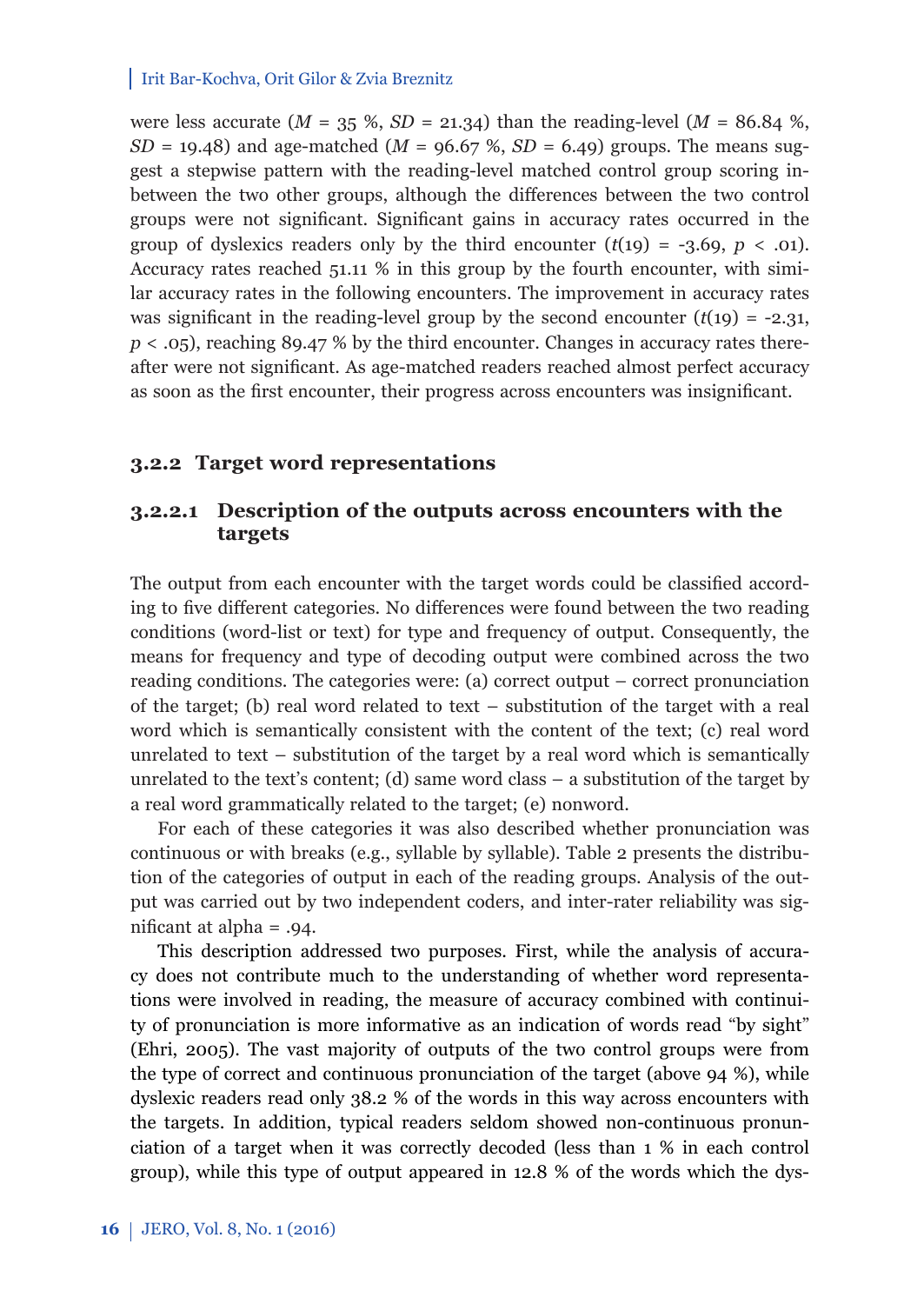lexic children read. Dyslexic readers also replaced around a third of the targets by nonwords, while the frequency of appearance of this type of output was negligible in the two control groups (less than 1.6 %). This suggests that the dyslexic readers frequently applied decoding in reading, while the control groups mainly addressed word representations. The second purpose of this analysis was to provide some insight into the question of stability of processes of reading. The outputs of dyslexic readers were dispersed across all five categories, suggesting unstable decoding of the targets, while the outputs of controls concentrated on one type – correct and continuous pronunciation.

| <b>Output Type</b>                           | <b>Dyslexic</b> | <b>RL</b> Matched | <b>CA Matched</b> |
|----------------------------------------------|-----------------|-------------------|-------------------|
| Correct output – continuous                  | 38.2            | 94.6              | 97.1              |
| Correct output – non-continuous              | 12.8            | 0.3               | 0.6               |
| Real word related to text – continuous       | 7.5             | 2.4               | 1.0               |
| Real word related to text – non-continuous   | 0.3             | 0.1               | 0.1               |
| Real word unrelated to text – continuous     | 3.4             | 0.1               | 0.1               |
| Real word unrelated to text – non-continuous | 0.8             | 0.0               | 0.0               |
| Same word class – continuous                 | 2.6             | 0.3               | 0.0               |
| Same word class - non-continuous             | 0.5             | 0.0               | 0.0               |
| Nonword – continuous                         | 26.1            | 1.6               | 0.5               |
| Nonword – non-continuous                     | 7.8             | 0.7               | 0.2               |

Table 2: Distribution of mean percentages of target word reading by output type and group

*Note.* RL Matched = Reading level-matched; CA Matched = Chronologically age-matched. CA Matched sums to 99.6, RL Matched sums to 100.1.

## **3.2.2.2** Consistency in target identification.

The retaining of word representation in reading should be expressed in consistent pronunciation of the target accurately and continuously across consecutive encounters. A measure taking into account these three aspects was created based on the previous analysis of the outputs' coding from each encounter with the targets. Repeated Measure ANOVA analysis with group (3 levels) as a between-participant variable, and type of reading material (word-list/text) as a within-participant factor was carried out on this measure. Main effects for group  $(F(1, 57) = 154.46$ , *p* < .001) and reading material  $(F(1, 57) = 13.15, p \le .001)$  were obtained. Posthoc contrasts (Scheffé's tests) showed that the two control groups (*mean agematched =* 81.52; *mean reading-level matched =* 78.91) read more words based on their representation than dyslexic readers  $(M = 26.36)$  and more words were read based on their representation when presented in texts  $(M = 65.33, SD = 28.95)$ than when presented in word-lists  $(M = 59.59, SD = 27.56)$ . The interactions were insignificant.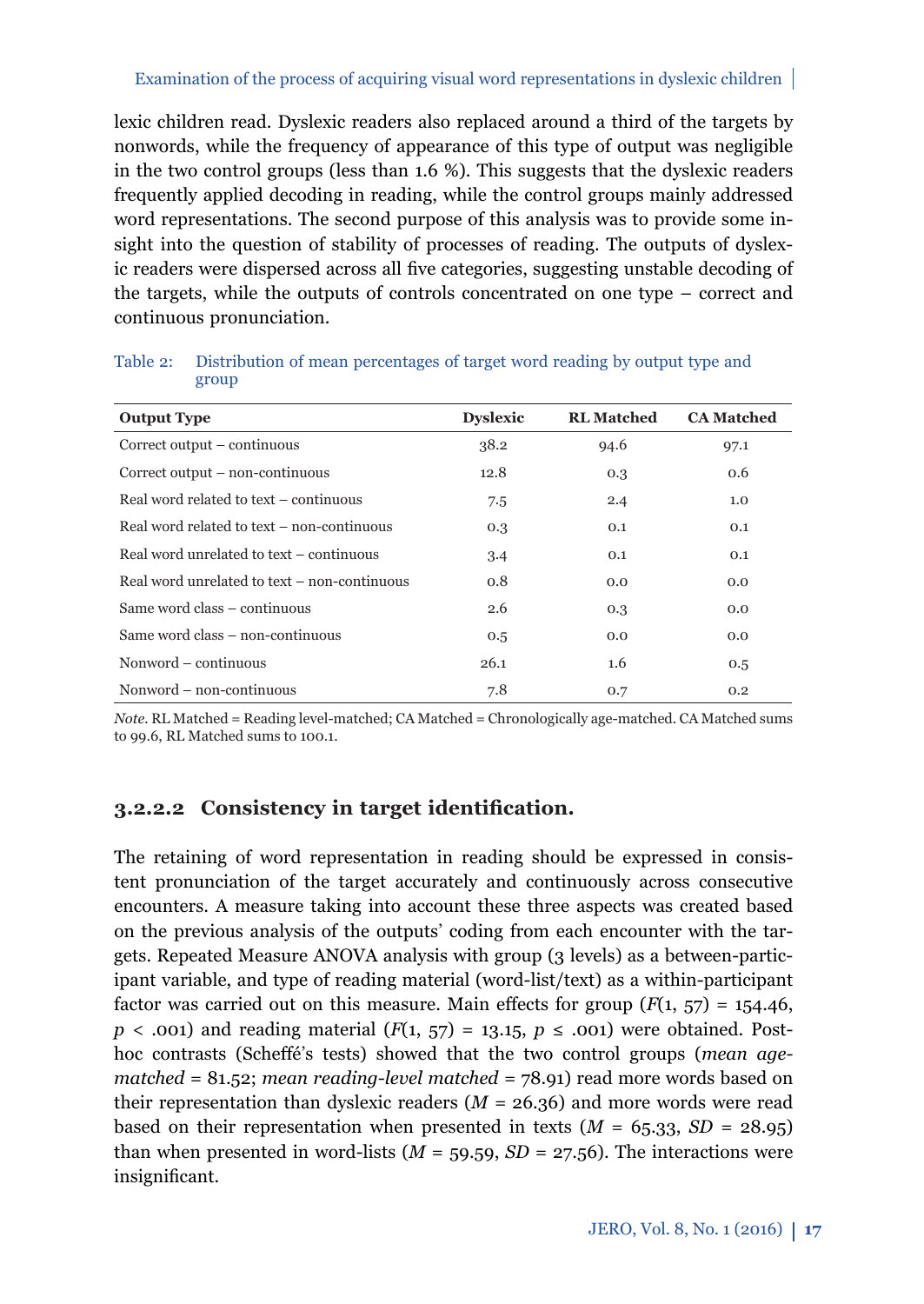|             | <b>Dyslexic Readers</b> |            | <b>RL</b> Matched |           | <b>CA Matched</b> |           |
|-------------|-------------------------|------------|-------------------|-----------|-------------------|-----------|
|             | Word List               | Text       | Word List         | Text      | Word List         | Text      |
| Consistency | 25.6(17.7)              | 28.2(19.3) | 75.1(11.7)        | 82.7(6.5) | 78.0(9.0)         | 85.0(3.4) |

Table 3: Percentages of target words read based on their representations across successive encounters

*Note.* RL Matched = Reading level-matched; CA Matched = Chronologically age-matched.

# **4. Discussion**

The background measures indicate lower performance of dyslexic readers in measures examining orthographic representations of words (parsing and spelling) compared to typical readers, similarly to findings from other studies (e.g., Castles & Coltheart, 1993; Siegel, 1986). This study set out to explore the *process* of acquisition of these representations following repeated exposures to the same target words in dyslexic readers. The experimental paradigm used to investigate this hypothesis involved the exposure of participants to the same target words for seven times, with or without context. The targets were words which the dyslexic children had difficulty to read in a pre-test, while being part of their spoken vocabulary. The reading performance of dyslexic, chronologically age-matched, and reading-levelmatched children was compared.

The central hypothesis of this investigation was that dyslexic readers would have difficulty in the formation and retention of word representations. Three types of analyses carried out in this study uphold the hypothesis. First, the analysis of overall accuracy in target word identification indicates that both control groups showed very high to near perfect accuracy in target identification. Dyslexic readers, however, identified correctly about a third of the targets upon the first encounter, and accuracy increased with successive encounters, reaching only around 50 % on the fourth encounter, with similar accuracy rates in subsequent encounters. The second analysis, describing the participants' different outputs, suggests that about a third of the items correctly identified by dyslexic readers were not read based on their representation in the mental lexicon (as their pronunciation was non-continuous). In contrast, the rate of words read correctly and pronounced continuously was above 94 % in the control groups, suggesting a reliance on word representations in reading. Furthermore, the high rates of targets read as nonwords in dyslexic readers imply an extensive use of decoding as a strategy of reading. The third analysis indicates higher rates of consistency of the control groups compared to the dyslexic readers in identifying the targets based on their representations across encounters. Together, these findings suggest that the targets were well integrated into the mental lexicon of the two control groups, while dyslexic readers failed to form and maintain the targets' representations, despite repeated encounters with the targets.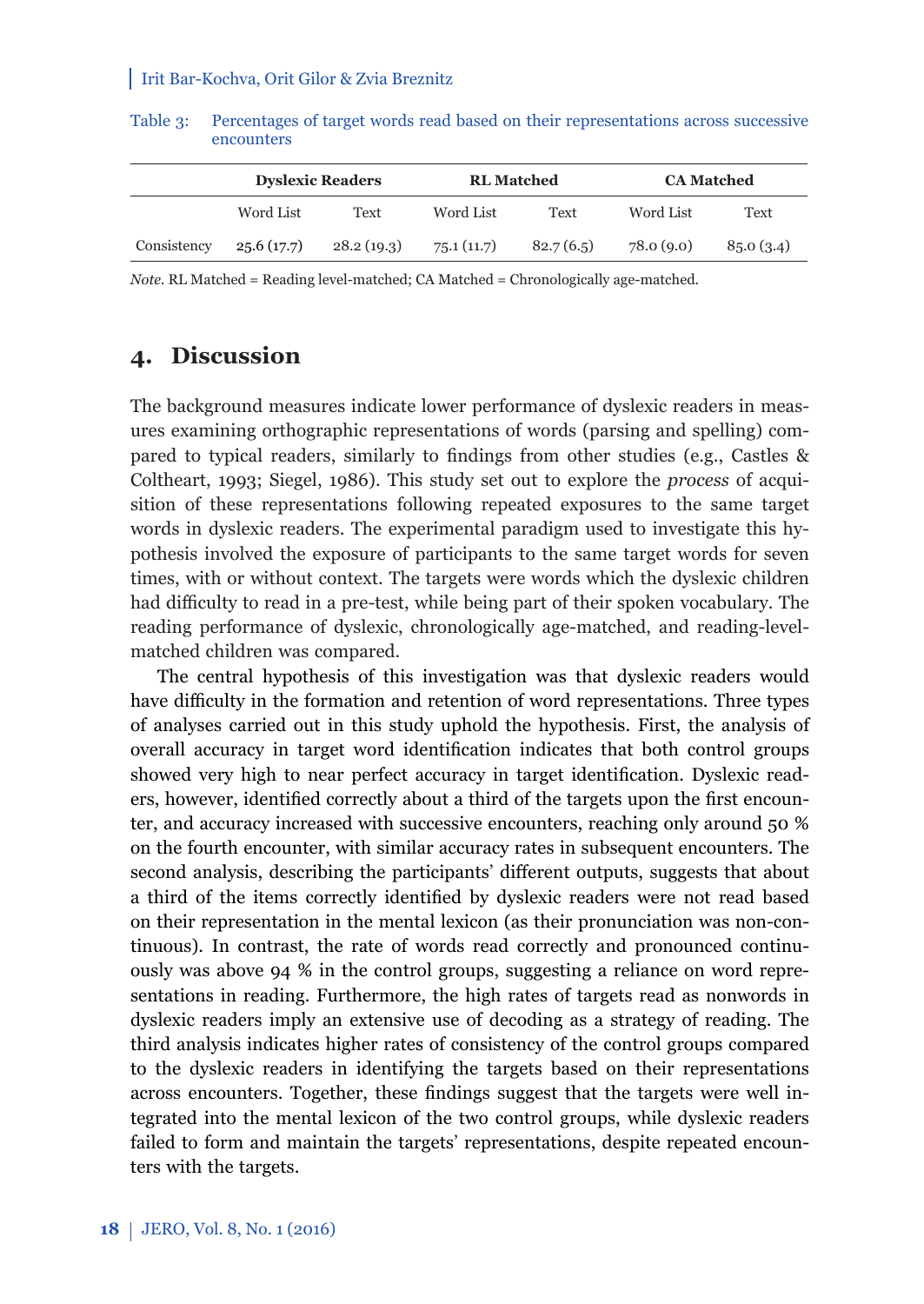It should be noted, that the difficulty in finding a sufficient number of words, which the typical readers failed to read in the pre-test, is well in line with studies on reading acquisition of other transparent orthographies, indicating high to near perfect accuracy rates achieved early on in the process of reading acquisition (Aro & Wimmer, 2003; Mann & Wimmer, 2002; Seymour, Aro, & Erskine, 2003; Share & Levin, 1999). As a result, however, it is not clear from the present investigation whether the typical readers were already familiar with the targets in their printed form prior to the experimental procedure, which imposes a limitation on the direct comparison of dyslexic and typical readers. At the same time, the dyslexic readers failed to approach, let alone reach, the accuracy rates of the typical readers, even after seven exposures to the same targets. Moreover, the large differences in frequency of output types indicating the use of decoding strategy in reading, and the highly significant difference between dyslexic readers and typical readers in the indicators of consistency, strongly suggest a gap between the abilities of dyslexic readers and typical readers to form and retain word representations in reading.

These results converge with the study by Share and Shalev (2004), who used a different method to examine the acquisition of word representations in readers of Hebrew. Children read out loud 10 texts in which target pseudowords were embedded. The texts were followed by comprehension questions. Three days later, orthographic learning of the targets was tested using spelling, word naming and orthographic choice tasks. Impaired orthographic learning was found in poor readers (both with and without a discrepancy between reading level and IQ) in Grades 4–6 compared to chronological-age controls. The use of target pseudowords in this study eliminated the variance resulting from prior exposures to the targets, while at the same time, most words which readers encounter in print are already familiar to them in spoken form. The current results therefore add to the findings by Share and Shalev (2004), by using targets which already had semantic representation in spoken language. The present study also confirms that dyslexic readers do not lack the ability to acquire word representations in reading altogether. In this study, as was found by Share and Shalev (2004), reading performance of dyslexic readers increased with exposures (up to the fourth exposure) but remained significantly lower than performance of typical readers. It should be mentioned that these results appear not be limited to readers of Hebrew, as difficulties in constituting target word representations following repeated exposures to their written form were also found in readers of other languages, such as English (Ehri & Saltmarsh, 1995) and Dutch (Reitsma, 1983).

The second hypothesis of this study, pertaining to instable processes of reading in dyslexic readers, was also confirmed, thereby shedding some light on the possible reasons for their difficulty in forming and retaining word representations. The description of the types of outputs indicates that the reading of dyslexic readers was dispersed across all different types, while the reading of controls concentrated on correct and continuous pronunciation of the target. These results, together with the higher rates of inconsistency in target word recognition across encounters in dyslexic readers compared to typical readers, strongly suggest instable processes of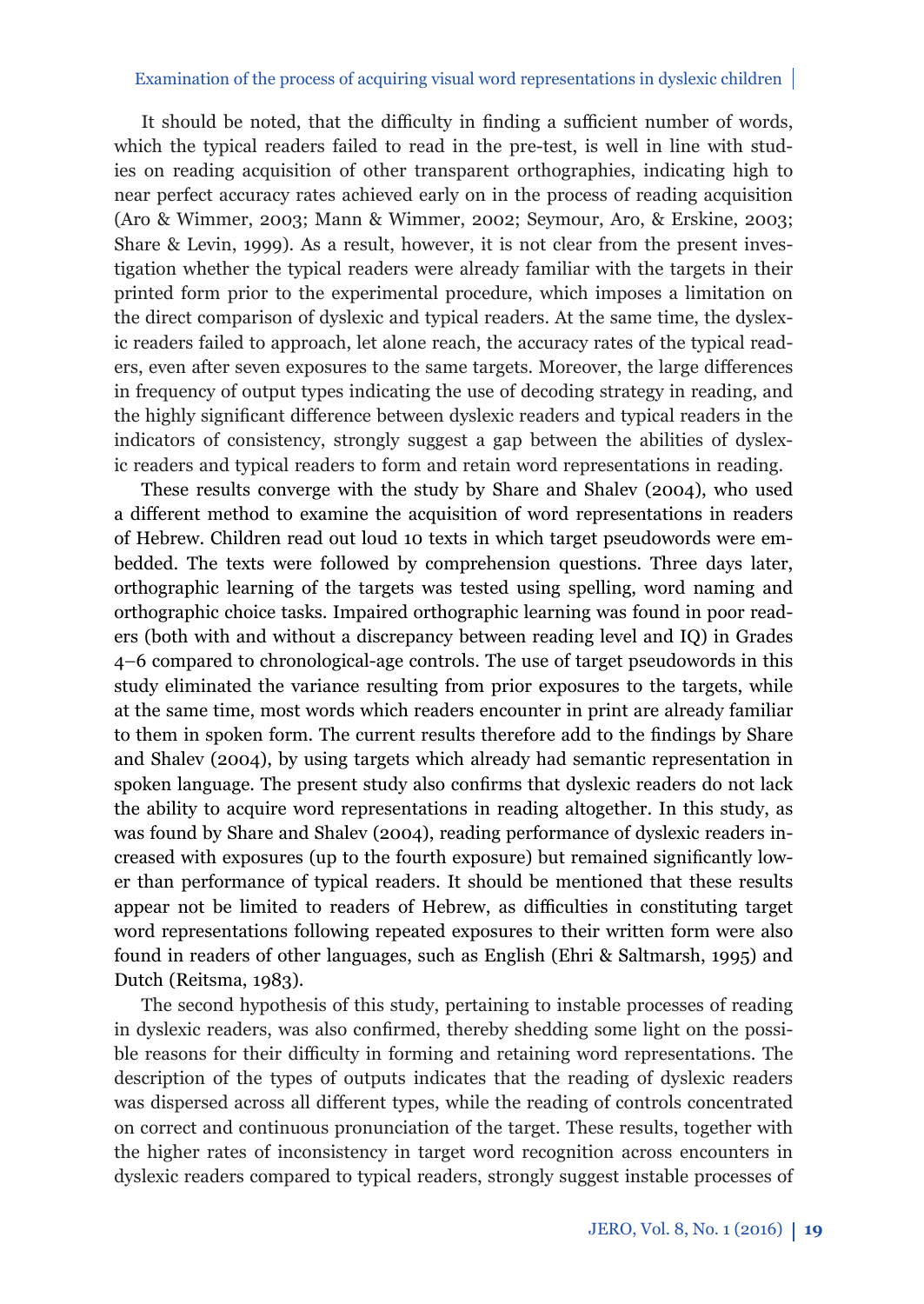decoding in the former, which presumably led to a considerable difficulty in forming solid word representations in the long-term memory. The outcome of persistent and variable decoding mistakes may then be a number of diffused, faint, and typically inaccurate mental representations for the same word in the lexicon, leading to unstable traces of the word in the mental lexicon.

As mentioned in the introduction, according to the Self-Teaching Hypothesis, correct decoding of a word is the primary mean of acquiring specific orthographic knowledge of that word (Jorm & Share, 1983; Share, 1995), hence decoding deficits should hamper the formation of precise word representations in the lexicon (Cunningham et al., 2002). In the study by Share and Shalev (2004) of typical and dyslexic readers, the level of orthographic learning indeed increased with success in target decoding (also see Share, 1999). The high rates of decoding errors of the dyslexic readers in the present study provides further support to the close link between the quality of decoding and the acquisition of word-specific representations.

Nevertheless, additional skills seem to affect the formation of a mental lexicon. Studies indicating the existence of dissociations between reading and spelling (Bar-Kochva & Amiel, 2015; Bruck & Waters, 1988, 1990; Frith, 1980; Holmes & Carruthers, 1998; Holmes & Castles, 2001; Holmes & Ng, 1993; Lovett, 1987; Treiman, 1993; Wimmer & Mayringer, 2002) suggest that intact decoding does not guarantee the acquisition of spelling skills. In an analysis of spelling errors, Frith (1980) found that good readers who were poor spellers relied on phonology in spelling, but could not recall word-specific orthographic information (also see Moll & Landerl, 2009). Cunningham et al. (2002) directly investigated additional possible sources for orthographic learning in typically developing second graders, by testing different cognitive abilities in addition to decoding. The skills tested were general cognitive ability, rapid automatized naming (RAN) and orthographic knowledge (tested using an orthographic choice task). Orthographic knowledge predicted significant variance in orthographic learning, over and above the contribution of target decoding. These findings support Share's (1995) two-component hypothesis of the Self-Teaching Theory, according to which phonological decoding is the primary source of orthographic learning, whereas orthographic processing is a secondary source. It should also be mentioned, that a sub-group of dyslexic children with difficulties in reading of frequent words but not in reading of nonwords was found by Lachman, Berti, Kujala, and Schroeger (2005). The researchers suggested that this difficulty reflects a problem in recognizing frequently used words as visual or phonological (as the words were read out loud and therefore required phonological skills) gestalts, which enables a fast and direct access to the lexicon.

According to models of word recognition from the connectionist approach, recurring information about orthography, phonology and semantics is acquired through statistical learning (see review by Rueckl, 2010). This procedure is used to adjust the strengths of connections between processing units, and the division of labor between the different pathways of the system (Harm & Seidenberg, 2004). Accordingly, if the same word results in different outputs across different encoun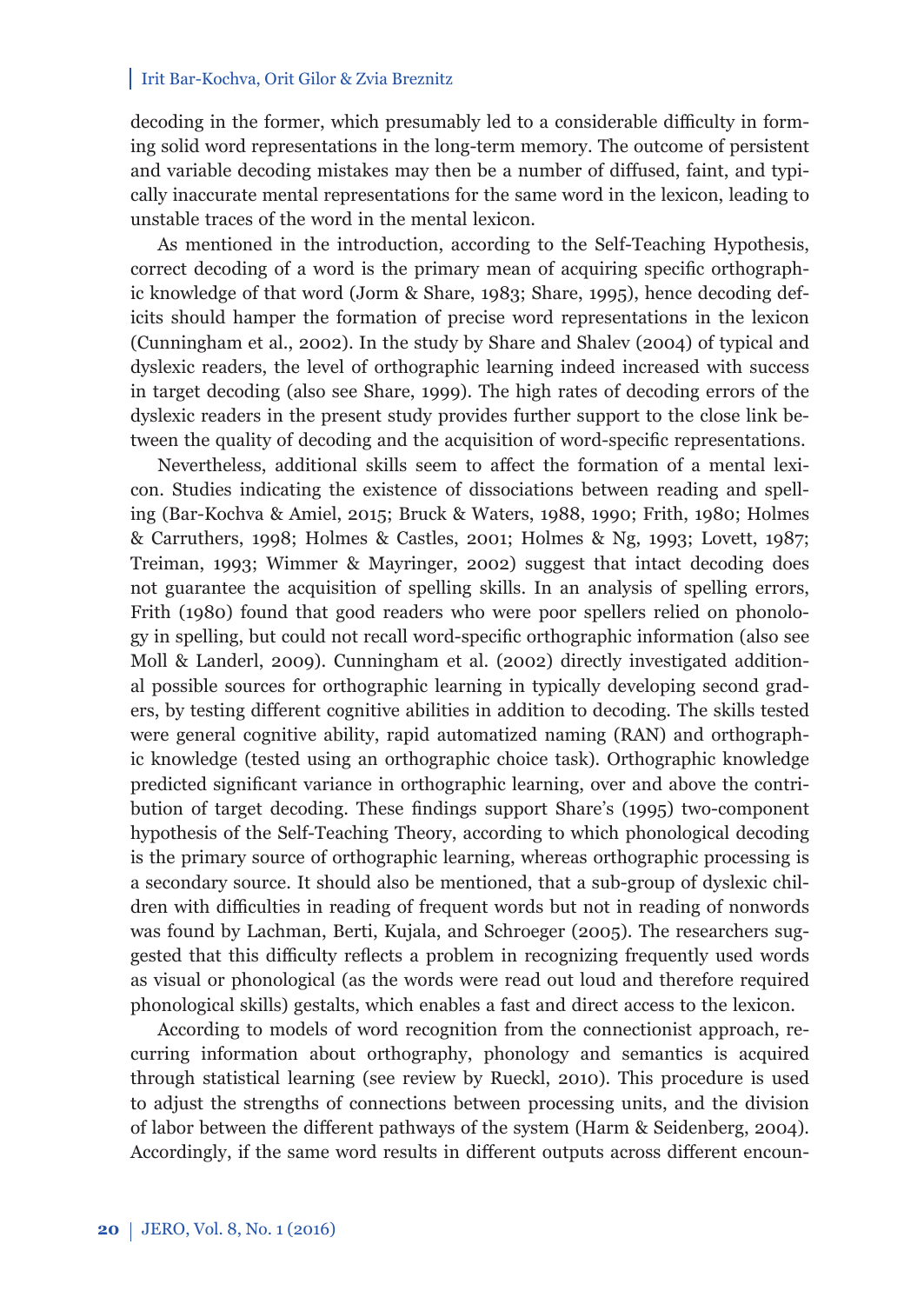ters, statistical learning is disrupted. Consequently, solid connections between orthography, phonology and meaning may not be established.

The Synchronization Theory proposed by Breznitz (2006, 2008) may provide an explanation at an earlier stage of word processing. According to this view, exact synchronization of information arriving from the visual-orthographic and the auditory-phonological systems involved in word recognition is crucial for correct decoding and for the formation of orthographic representations. When the timing is well-regulated, correct word patterns are generated (also see Bowers & Wolf, 1993), presumably by the detainment of orthographic information in the processing system until the subsequent arrival of phonological information (Breznitz, 2006; 2008). Decoding automaticity is achieved when a sufficient number of accurate phonological-orthographic matches have been successfully replicated. Decoding errors, however, may stem from a lack of "synchronization" or a "mismatch" between the processing in these two systems, resulting in impaired word pattern formation in the mental lexicon.

The question arises whether dyslexic readers would have benefited from more encounters with the targets. The current finding, indicating no increase in accuracy performance following the fourth encounter in dyslexic readers, suggests that more than seven encounters would not have resulted in the integration of the targets into the mental lexicon. Converging results were also found by Share and Shalev (2004) indicating no differences in orthographic learning between two and six exposures either in typical or in dyslexic readers.

The third hypothesis, pertaining to the contribution of context to the formation and retrieval of word representations, was confirmed for all groups. Inconsistency was found more in reading of word-lists than in reading of texts, regardless of reading level. This finding is in line with previous studies indicating the contribution of context to word identification (Abu-Rabia, 1997; Nation & Snowling, 1998; Stanovich, Cunningham, & Feeman, 1984; Stanovich & Feeman, 1981; West & Stanovich, 1978). The addition of the present study to these previous findings is that context appears to support the formation and preservation of word representations in the mental lexicon. At the same time, the analysis did not point to a larger contribution of context in dyslexic readers than in typical readers. Based on the high rates of decoding errors across all encounters with the targets in dyslexic readers, it may be speculated that they invested much of their cognitive resources in decoding, while less was left to rely on context for the purpose of decoding.

To conclude, the main addition of the present study to previous studies examining word representations in dyslexic readers is the in-depth analysis of the *process* of numerous encounters with the same words, which were familiar in spoken form, but not in printed form. The results indicate significant difficulties in the formation and retention of visual word representations, which may result from unstable processes of decoding.

In practical terms, current intervention programs, addressing mainly young readers at risk for dyslexia, focus on phonological skills in an attempt to enhance processes of decoding, as these are associated with the early stages of reading ac-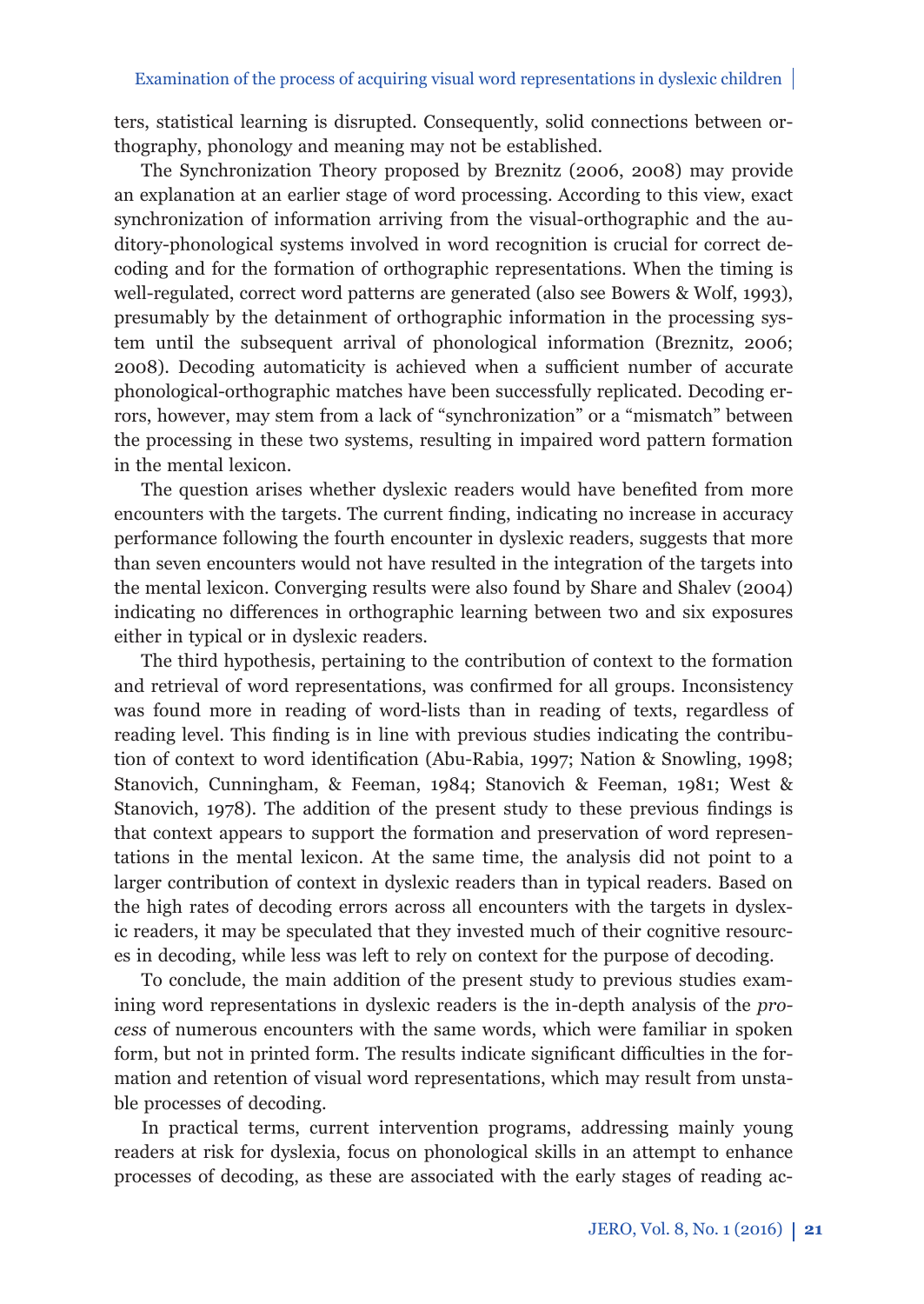quisition more than with the later stages (Bruck, 1990). Intervention programs addressing older children often focus on repeated exposures to the same orthographic items in an attempt to enhance their representation in memory (Abbott & Berninger, 1999; Kuhn & Stahl, 2003; Lovett, Steinbach, & Frijters, 2000; Meyer & Felton, 1999; Torgesen, Alexander, Wagner, Rashotte, Voeller, & Conway, 2001). According to the current study, training of repeated exposures to the same orthographic items may not suffice. In addition, the instable processes of decoding found in the dyslexic readers in Grade 4 suggest that the training of phonological decoding is still relevant at this grade-level. Struggling readers in the mid-end grades of elementary school may therefore benefi t from the combination of phonological training and repeated exposures to the same items more than from each of these trainings administered alone. Another intervention method proven to enhance reading ability (fluency and comprehension) is the *Reading Acceleration Program* (Breznitz, 2006) in which texts are presented on a computer screen and deleted, one letter after the other, according to the fastest speed which the participant can read and comprehend. It was suggested that the imposed time-limit encourages efficient processing in the cognitive domains involved in reading, thereby reducing the gap in processing speed of the visual-orthographic and the auditory-phonological systems (Breznitz 2006, 2008; Breznitz & Misra, 2003; Breznitz, Shaul, Horowitz-Kraus, Sela, Nevat, & Karni, 2013). The specific effect of this manipulation on the creation and maintaining of word representations in the mental lexicon remains, however, to be established.

# **References**

- Abbott, S. P., & Berninger, V. W. (1999). It's never too late to remediate: Teaching word recognition to students with reading disabilities in grades 4–7. *Annals of Dyslexia, 49*(1), 223–250.
- Abu-Rabia, S. (1997). Reading in Arabic orthography: The effect of vowels and context on reading accuracy of poor and skilled native Arabic readers. *Reading and Writing: An Interdisciplinary Journal, 9*(1), 65–78.
- Aro, M., & Wimmer, H. (2003). Learning to read: English in comparison to six more regular orthographies. *Applied Psycholinguistics, 24*(4), 621–635.
- Balgur, R. (1968). *The basic word list for elementary schools*. Tel-Aviv, Israel: Otsar Hamoreh.
- Bar-Kochva, I., & Amiel, M. (2015). The relations between reading and spelling: an examination of subtypes of reading disability. Annals of dyslexia, 1–16.
- Bar-Kochva, I., & Breznitz, Z. (2014). Reading scripts that differ in orthographic transparency: A within-subject-and-language investigation of underlying skills. *Journal of Experimental Child Psychology, 121,* 12–27.
- Ben Dror, I., & Shani, M. (1996). *Phoneme recognition test for words and pseudowords*. Unpublished test.
- Bowers, P. G., & Wolf, M. (1993). Theoretical links among naming speed, precise timing mechanisms and orthographic skill in dyslexia. *Reading and Writing 5*(1), 69–85.

Breznitz, Z. (1996). *Parsing test.* Unpublished test. Haifa, Israel: University of Haifa.

Breznitz, Z. (2006)*. Fluency in reading: Synchronization of processes*. Mahwah, NJ: Erlbaum.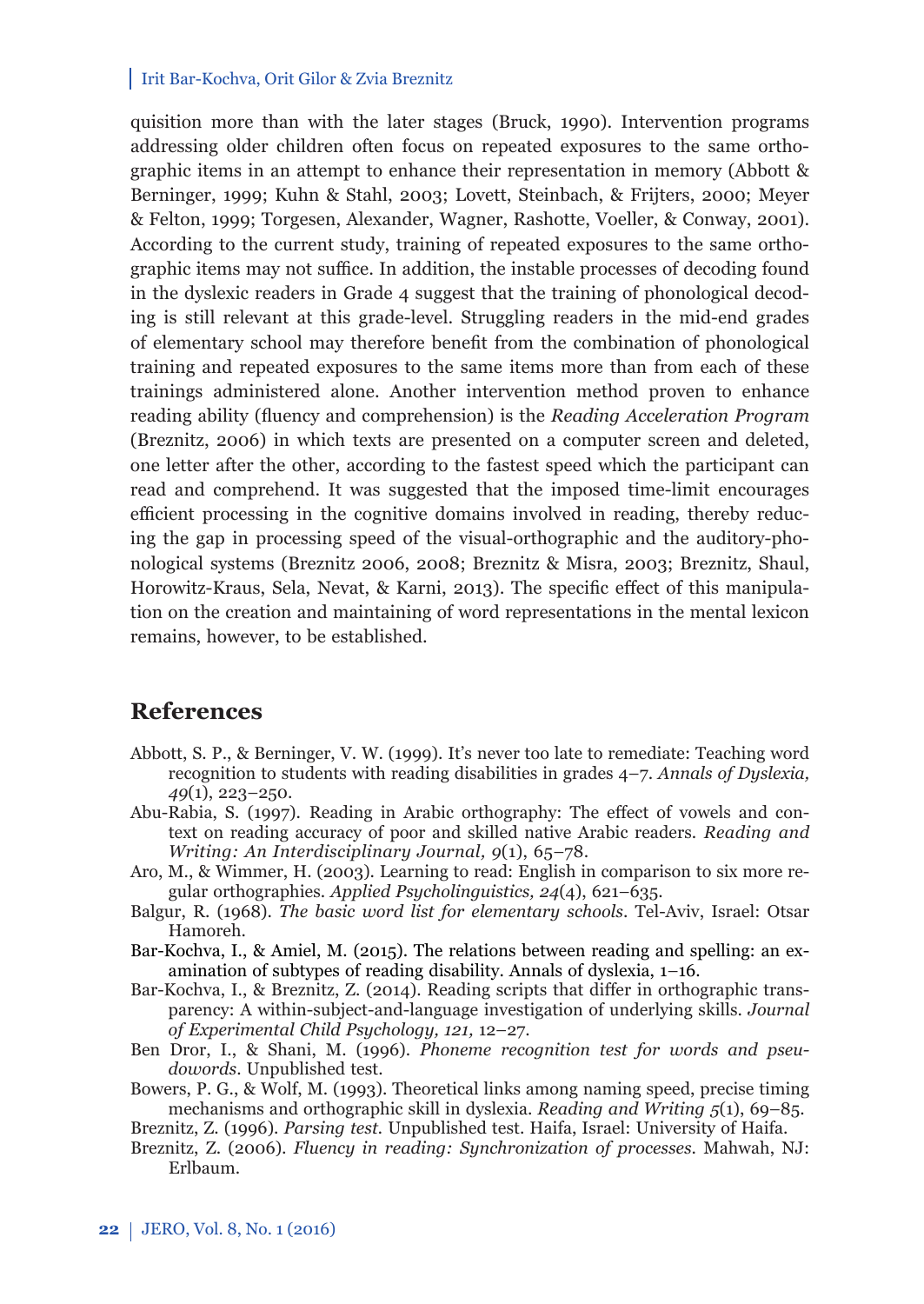- Breznitz, Z. (2008). The origin of dyslexia: The asynchrony phenomenon. In G. Reid, A. Fawcett, F. Manis & L. Siegel (Eds.), *The Sage Handbook of Dyslexia* (pp. 11–29). London, United Kingdom: Sage.
- Breznitz, Z., & Misra, M. (2003). Speed of processing of the visual-orthographic and auditory-phonological systems in adult dyslexics: The contribution of "asynchrony" to word recognition deficits. *Brain and Language*, *85*(3), 486–502.
- Breznitz, Z., & Share, D.L. (1992). The effect of accelerated reading rate on memory for text. *Journal of Educational Psychology*, *84*(2), 193–200.
- Breznitz, B., Shaul, S., Horowitz-Kraus, T., Sela, I., Nevat, M., & Karni, A. (2013). Enhanced reading by training with imposed time constraint in typical and dyslexic adults. *Nature Communications*, 4 (1486).
- Bruck, M. (1990). Word-recognition skills of adults with childhood diagnoses of dyslexia. *Developmental Psychology*, *26*(3), 439–454.
- Bruck, M., & Waters, G. (1988). An analysis of the spelling errors of children who differ in their reading and spelling skill. *Applied Psycholinguistics, 9*(1), 77–92.
- Bruck, M., & Waters, G. (1990). Effects of reading skill on component spelling skills. *Applied Psycholinguistics, 11*(4), 425–437.
- Castles, A., & Coltheart, M. (1993). Varieties of developmental dyslexia. Cognition, 47(2), 149–180.
- Coltheart, M. (1978). Lexical access in simple reading tasks. In G. Underwood (Ed.), *Strategies of information processing* (pp. 151–216). New York, NY: Academic Press.
- Coltheart, M. (2005). Modeling reading: The dual-route approach. In M. Snowling, and C. Hulme (Eds.), *The science of reading: A handbook* (pp. 6–23). Oxford, United Kingdom: Blackwell.
- Compton D., & Carlisle J. (1994) Speed of word recognition as a distinguishing characteristic of reading disabilities. *Educational Psychology Review*, *6*(2), 115–140.
- Cunningham, A. E., Perry, K. E., Stanovich, K. E., & Share, D. L. (2002). Orthographic learning during reading: Examining the role of self-teaching*. Journal of Experimental Child Psychology, 82*(3), 185–199.
- Elbro, C. (1996). Early linguistic abilities and reading development: A review and hypothesis. *Reading and Writing: An Interdisciplinary Journal, 8*(6)*,* 453–485.
- Ehri, L. C. (1992). Reconceptualizing the development of sight word reading and its relationship to recoding. In P. Gough, L. Ehri, & R. Treiman (Eds.), *Reading acquisition* (pp. 107–143). Hillsdale, NJ: Lawrence Erlbaum Associates, Inc.
- Ehri, L. C. (2005). Learning to read words: Theory, findings, and issues. *Scientific Studies of Reading*, *9*(2), 167–188.
- Ehri, L. C., & Saltmarsh, J. (1995). Beginning readers outperform older disabled readers in learning to read words by sight. *Reading and Writing: An Interdisciplinary Journal*, *7*(3), 295–326.
- Ehri, L. C., & Wilce, L. S. (1983). Development of word identification speed in skilled and less skilled beginning readers. *Journal of Educational Psychology*, *75*(1),  $3-18.$
- Frith, U. (1980). Unexpected spelling problems. In U. Frith (Eds.), *Cognitive processes in spelling* (pp. 495–515). London, United Kingdom: Academic Press.
- Fletcher, J. M. (2009). Dyslexia: The evolution of a scientific concept. *Journal of the International Neuropsychological Society*, *15*(4), 501–508.
- Frost, R. (1998). Toward a strong phonological theory of visual word recognition: True issues and false trails. *Psychological Bulletin, 123*(1), 71–99.
- Harm, M. W., & Seidenberg, M. S. (2004). Computing the meanings of words in reading: Cooperative division of labor between visual and phonological processes. *Psychological Review*, *111*(3), 662–720.
- Holmes, V. M., & Carruthers, J. (1998). The relation between reading and spelling in skilled adult readers. *Journal of Memory and Language, 39*(2), 264–289.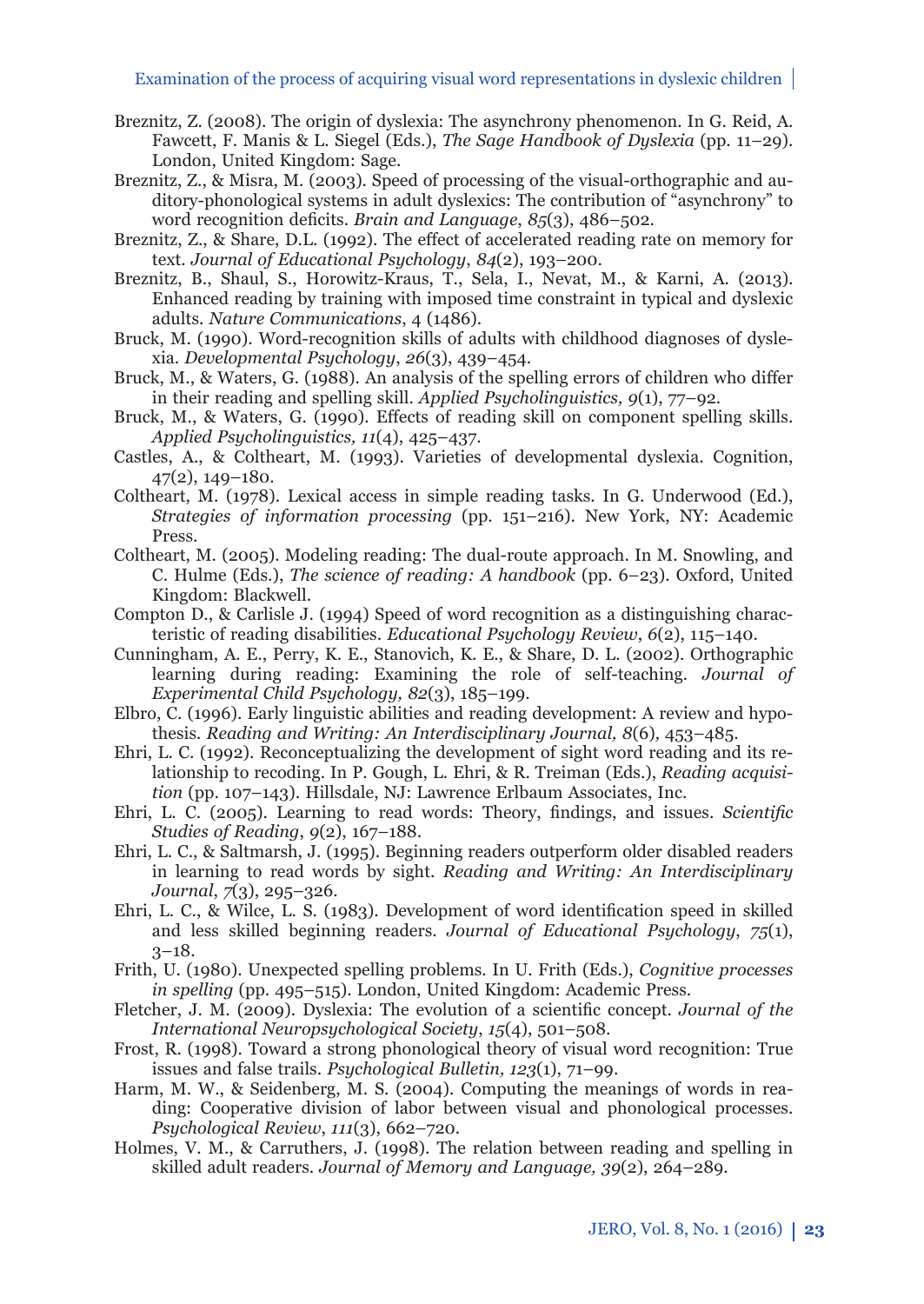- Holmes, V. M., & Castles, A. E. (2001). Unexpectedly poor spelling in university students. *Scientific Studies of Reading*, 5(4), 319-350.
- Holmes, V. M., & Ng, E. C. (1993). Word specific knowledge, word-recognition strategies, and spelling abilities. *Journal of Memory and Language, 32*(2), 230–257.
- Israeli Ministry of Education (2002). *Frequency and characteristics of reading disability in Israel*. The office of the chief scientist of the Israeli Ministry of Education, Jerusalem, Israel.
- Jorm, A. F., & Share, D. L. (1983). Phonological recoding and reading acquisition. *Applied Psycholinguistics, 4*(2), 103–147.
- Katz, L., & Frost, R. (1992). The reading process is different for different orthographies: The orthographic depth hypothesis. In R. Frost & L. Katz (Eds.), *Orthography, phonology, morphology, and meaning* (pp. 67–84). Amsterdam, The Netherlands: Elsevier.
- Kuhn, M. L., & Stahl, S. A. (2003). Fluency: A review of developmental and remedial practices. *Journal of Educational Psychology, 95*(1), 3–21.
- Lachman, T., Berti, S., Kujala, T., & Schroeger, E. (2005). Diagnostic subgroups of developmental dyslexia have different deficits in neural processing of tones and phonemes. *International Journal of Psychophysiology, 56*(2), 105–120,
- Lovett, M. W. (1987). A developmental approach to reading disability: Accuracy and speed criteria of normal and deficient reading skill. *Child Development*, 58(1), 234–260.
- Lovett, M. W., Steinbach, K. A., & Frijters, J. C. (2000). Remediating the core deficits of developmental reading disability: A double-deficit perspective. *Journal of Learning Disabilities*, *33*(4), 334–358.
- Lyon, G. R., Shaywitz, S. E., & Shaywitz, B. A. (2003). Defining dyslexia, comorbidity, teachers' knowledge of language and reading: A definition of dyslexia. *Annals of Dyslexia*, *53*(1), 1–14.
- Mann, V., & Wimmer, H. (2002). Phoneme awareness and pathways into literacy: A comparison of german and american children. *Reading and Writing: An Interdisciplinary Journal, 15*(7-8)*,* 653–682.
- Meyer, M. S., & Felton, R. H. (1999). Repeated reading to enhance fluency: Old approaches and new directions. *Annals of Dyslexia, 49*(1), 283–306.
- Moll, K., & Landerl, K. (2009). Double dissociation between reading and spelling deficits, *Scientific Studies of Reading 13*(5), 359-382.
- Nation, K., & Snowling, M.  $(1998)$ . Individual differences in contextual facilitation: Evidence from dyslexia and poor reading comprehension, *Child Development, 69*(4), 996–1011.
- Perfetti, C. (1992). The representation problem in reading acquisition. In: P. Gough, L. Ehri & R. Treiman (Eds.), *Reading acquisition* (pp. 145–174). Hillsdale, NJ: Erlbaum.
- Perfetti, C. A., Bell, L., & Delaney, S. (1988). Automatic phonetic activation in silent word reading: Evidence from backward masking. *Journal of Memory and Language, 27*(1), 59–70.
- Plaut, D. C. (2005). Connectionist approaches to reading. In M. J. Snowling, & C. Hulme, (Eds.), *The science of reading: A handbook* (pp. 24–38). Malden, MA: Blackwell.
- Rack, J., Hulme, C., Snowling, M., & Wightman, J. (1994). The role of phonology in young children learning to read words: The direct-mapping hypothesis. *Journal of Experimental Child Psychology*, *57*(1), 42–71.
- Rack, J. P., Snowling, M. J., & Olson, R. K. (1992). The nonword reading deficit in developmental dyslexia: A Review. *Reading Research Quarterly, 27*(1), 28–53.
- Reitsma, P. (1983). Word-specifi c knowledge in beginning reading. *Journal of Research in Reading, 6*(1), 41–56.